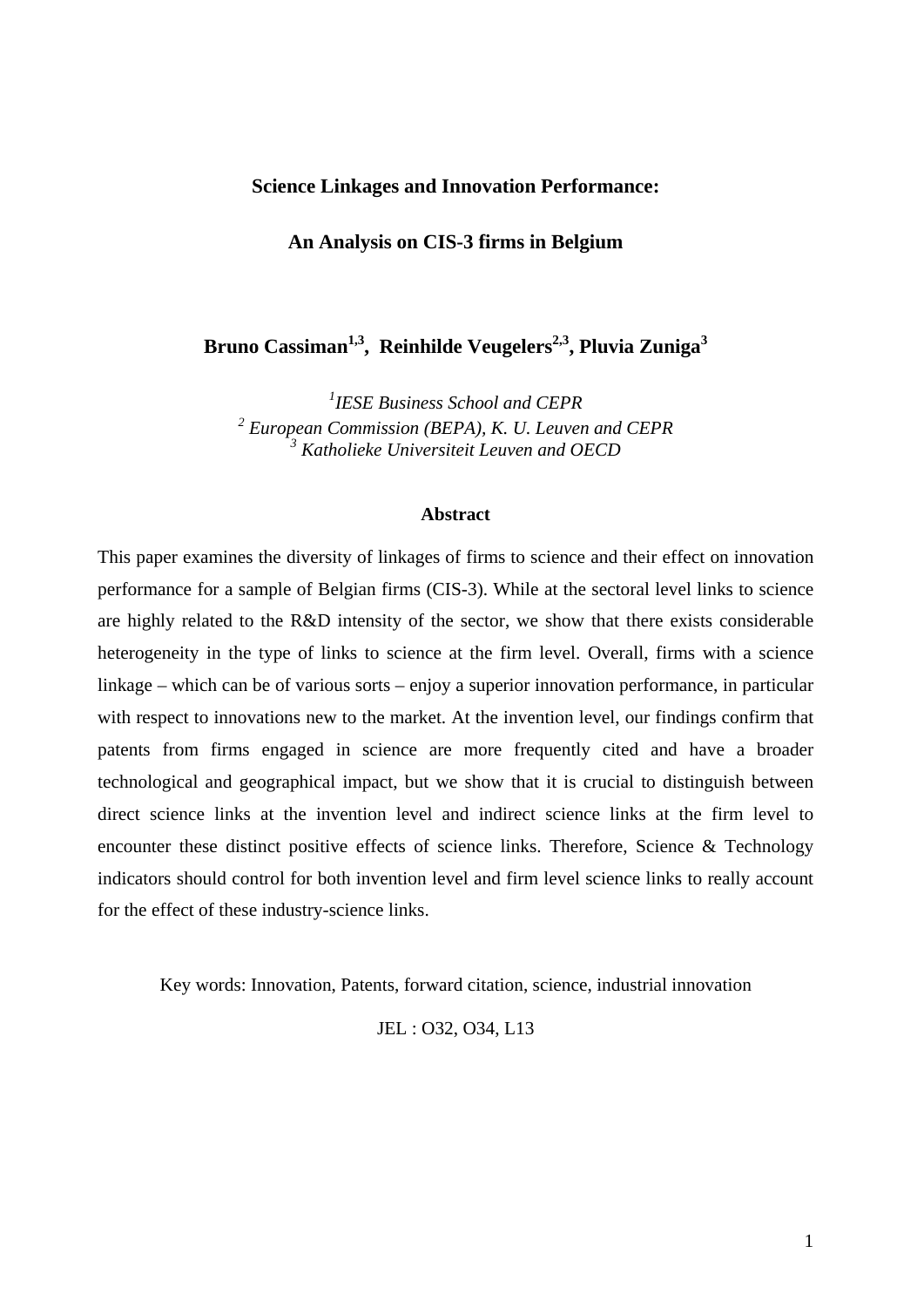# **Introduction**

1

An important and recurrent concern in economics has been to understand to what extent science influences technological progress. The answer to this question has profound implications for public policy, notably on the decision whether and how to fund public research and investment in basic research by industry. The works by Jaffe (1989) and Adams (1990) have shown the importance of basic research for economic growth while research by Acs, Audretsch and Feldman (1992) and others, have revealed the significant externalities stemming from local academic research. Numerous studies have thus attempted to quantify these effects. The rates of return to publicly funded research, for example, have been estimated between 20% and 60% (Salter and Martin, 2001). This literature has shown that knowledge flows from universities and public research centres make a substantial contribution to industrial innovation and, consequently, to public welfare.<sup>[1](#page-1-0)</sup>

More recent research suggests that the links to basic research by industrial firms have dramatically increased in the last decade and that firms today manifest a diversity of links. There is evidence of rising university spin-offs (Jansen and Thursby, 2001; Thursby and Thursby, 2002), university-industry collaboration (Liebeskind *et al*, 1996; Darby and Zucker; 2001; Zucker e*t al*, 2001; 2002), mobility of university researchers (Kim *et al*, 2005), sciencelinkage in private patents (Narin *et al*, 1997; Hicks *et al*, 2001), and so forth. Narin *et al* (1997), for instance, report a threefold increase in the number of academic citations in industrial patents in the United States through the mid  $1990s$ <sup>[2](#page-1-1)</sup>. These patterns suggest an increased opportunity for innovation offered by scientific institutions.

<sup>&</sup>lt;sup>1</sup> The importance of academic research for industrial innovation has also been corroborated in studies based on industrial survey and patent statistics (Mansfield, 1991, 1995; Cohen, Nelson and Walsh, 2002).

<span id="page-1-1"></span><span id="page-1-0"></span><sup>2</sup> Narin, Hamilton, Olivastro (1997), Branstetter (2004), and Van Looy *et al (*2004), have all confirmed an increasing citation to academic publications in patents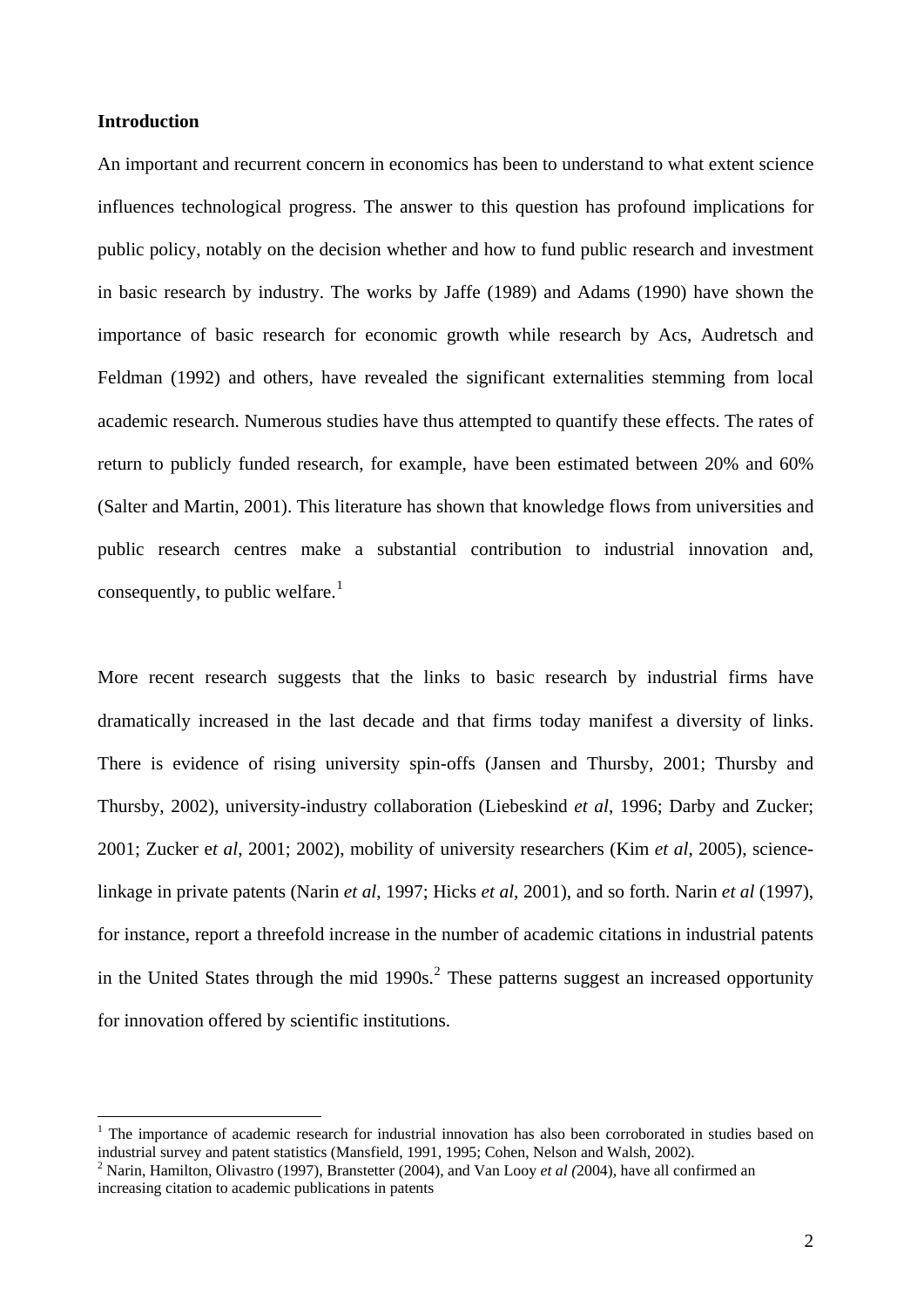In spite of these growing connections to science our understanding of the variety and distribution of these links, of how these knowledge transfers take place through these links and how they affect industrial innovation remains unclear. The main incentive for enterprises to engage in industry science links is to access scientific know how and knowledge. By providing a map of the research environment and current understanding of science, science helps firms to avoid wasteful experimentation by focusing on the most promising research paths, thereby increasing the productivity of own internal research (Evenson and Kislev, 1976; Gambardella, 1992). Past work has focused on research partnerships as mechanism for firms to engage in industry-science relations (Cockburn and Henderson, 1998; Zucker *et al*, 2001; Belderbos *et al*, 2005) and has shown that university-industry connections contribute to increased firm research productivity; but that their contribution depends upon the firms' research capabilities and abilities to absorb scientific knowledge. However, due to the highly specific nature of the know-how involved, only a select set of firms within specific industries tend to show strong interest in the scientific know-how offered by universities or other science institutes. Evidence from the European community innovation surveys (CIS) indicate that 31% of firms characterized as "novel innovators" indicate science to be an important source of information, compared to a mere 4% of all firms who find these information sources important (EC-DGECFIN, 2000). Therefore, it seems that science is more important as source of information for innovation in those science-based technology fields where new breakthrough innovations (i.e. radical innovations) can be achieved and transferred to new products and processes.

In this article, we shed some light on the debate of industry-science linkages by looking at the "diversity" of linkages to science employed by Belgian firms and their relationship to innovative performance. For this purpose, we use the data available from the CIS-3 (Community Innovation Survey) conducted in 1998-2000, and combine it with information on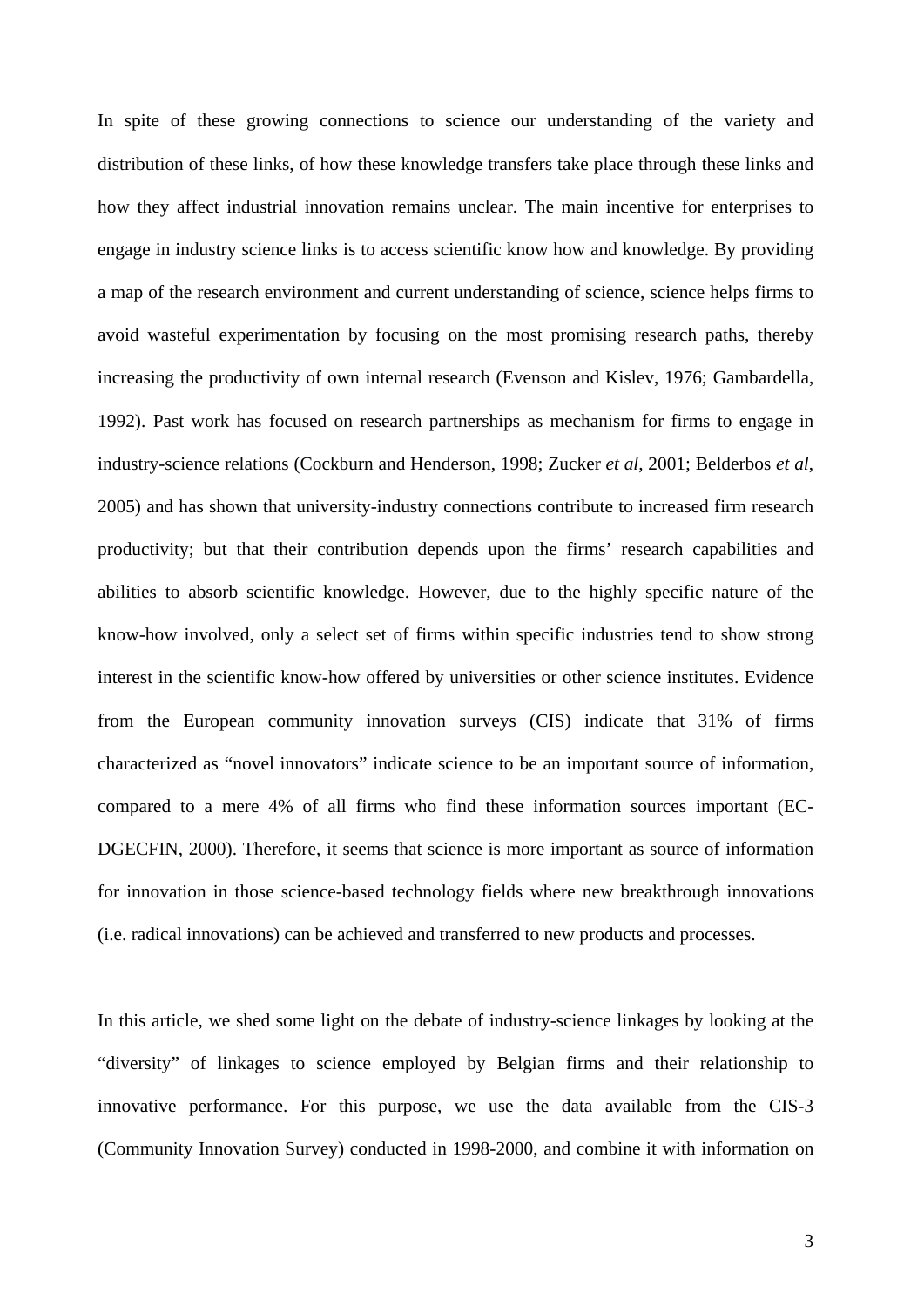the use of science by firms through patent and publication information. The science linkages considered in this analysis are: *i)* cooperation with public research centers and universities, *ii)* use of public information sources to innovate*, iii)* citation to scientific literature in patents and, *iv*) involvement in scientific publication. Hence, as a first contribution of the paper, we provide a broader picture of the distribution of different links to science employed by manufacturing firms.

In order to better understand the reliance on science by industrial firms, a second contribution of this paper consists in evaluating whether science linkages enhance industrial innovation and economic performance. Two levels of analysis are presented. First, we relate linkages to science to the different indicators of innovation *at the firm level* (turnover due to innovation and turnover due to market introduction as reported in the CIS 1998-2000 data). Second, we delve into the micro-level connections between science and innovation performance, focusing on the *invention (i.c. patent) level*. For this we restrict the sample to patenting firms and compare the differences in patent quality (forward citation) between patents by firms with science linkages vis-à-vis patents of other firms. In this way, this work provides an evaluation of the effectiveness of the science-linkages to enhance technological performance by looking at the quality of private inventions.

This paper consists of five sections. Section I presents a summary of the literature and reviews previous empirical work on the value of science for industrial innovation. Section II describes our data, the frequency of science link strategies, and the adoption of science linkages across industries. Section III presents an evaluation of the relationship between science linkages and firms' innovation performance. The final section concludes and identifies some policy implications.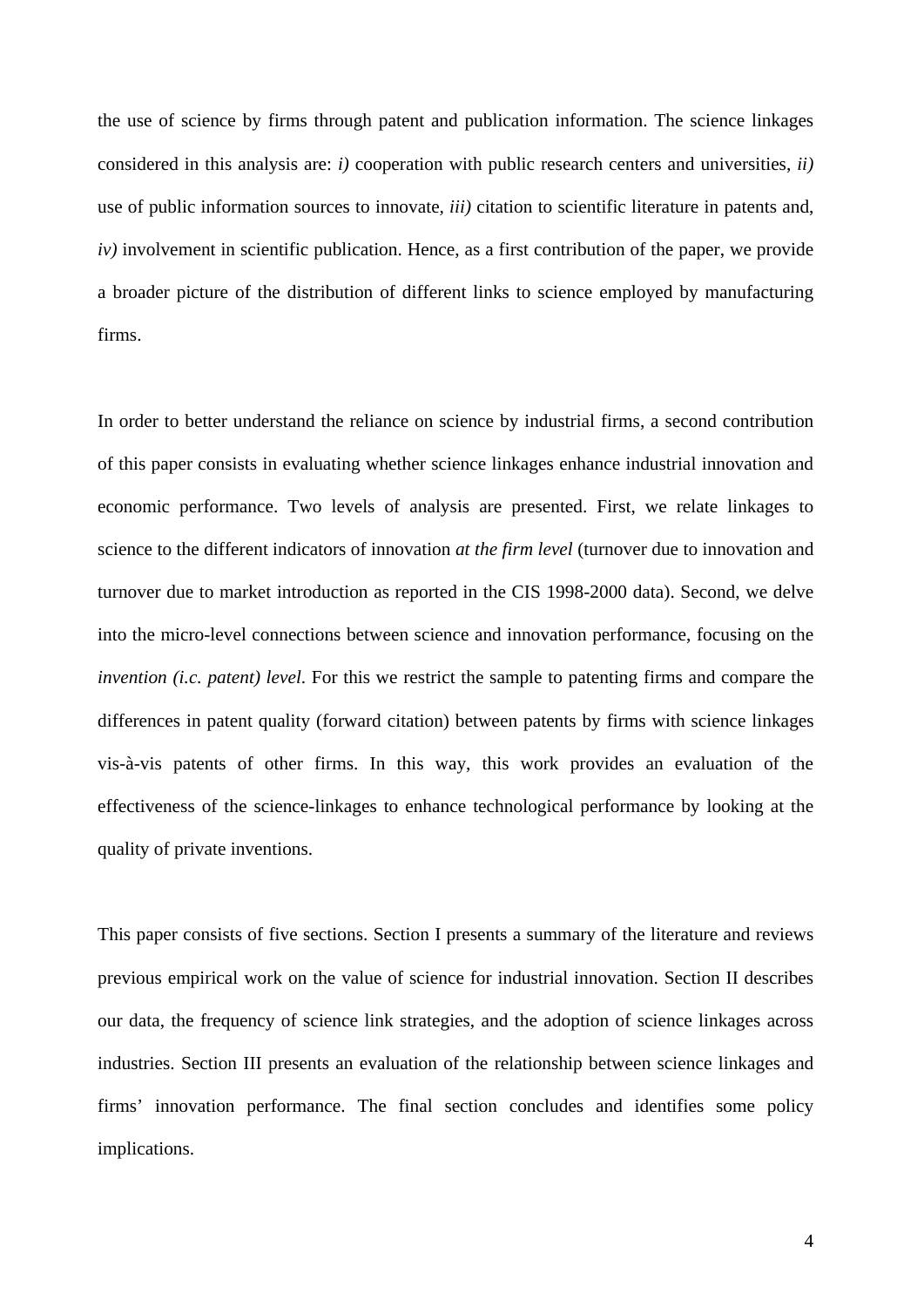# <span id="page-4-0"></span>**I. The value of Science**

1

Using a diversity of methodologies, economists have since long time attempted to asses the economic payoffs of basic research. Relying on the assumption of informational properties of basic research (non-rival and non-excludable; Arrow, 1962; Dasgupta and David, 1994), economists such as Griliches (1979) and Adams (1988; 1990) have shown the important contribution of basic research (e.g. public research expenditures and scientific publications) to economic growth. Complementary research based on survey studies, has provided an alternative estimation of the contribution of basic research for industrial innovation and economic performance. In a survey of 76 U.S. firms in seven industries, Mansfield (1991) obtained estimates from company R&D managers about what proportion of the firms' products and processes over a 10-year period could not have been developed without academic research. He found that 11% of new product innovations and 9% of process innovations would not have been developed (without substantial delay) in the absence of recent academic research; these innovations represented respectively 3% and 1% of sales.

Both the 1983 Yale Survey and the 1994 Carnegie Mellon Survey of R&D have also shown the relevance of university research for industrial innovation (Cohen *et al*, 2002). According to the 1994 Carnegie Mellon Survey, American firms considered publishing by universities and patenting amongst the most important sources of knowledge to innovate.<sup>[3](#page-4-0)</sup> Similar findings have been reported for European firms. In a survey of Europe's largest industrial firms, Arundal and Geuna (2004) find that public science is amongst the most important sources of technical knowledge for the innovative activities.

<sup>&</sup>lt;sup>3</sup> The results indicate that the key channels through which university research impacts industrial R&D include published papers and reports, public conferences and meetings, informal information exchange, and consulting.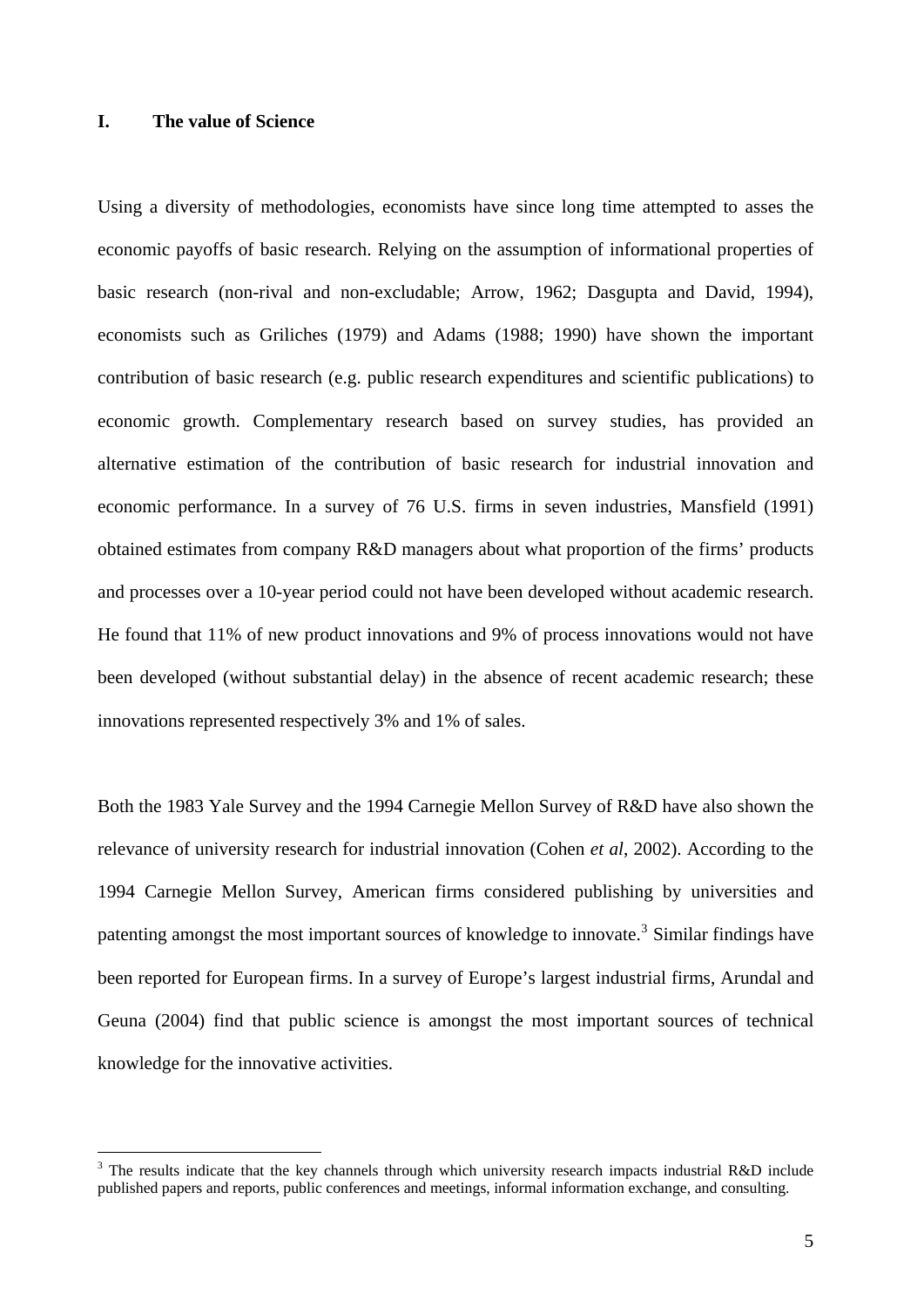<span id="page-5-0"></span>Several advantages have been associated with the use of science to explain the innovation performance of firms. These include an increase in productivity and level of applied research effort (Evenson and Kislev, 1976), substantial gains in overall R&D productivity (Henderson and Cockburn, 1996; Gambardella, 1992), the development of absorptive capacity (Arora and Gambardella, 1990; Cockburn and Henderson; 1998), and, labor cost reductions (Stern; 1999), among others. Science reduces the amount of duplication of effort (Arrow, 1962; Nelson, 1982; Dasgupta and David, 1994). As science serves as a map of the technological landscape it allows private research to focus on the most promising technological venues avoiding thereby wasteful experimentation (Fleming and Sorenson,  $2004$  $2004$ ).<sup>4</sup> Furthermore, the development of a higher absorption capacity related to the generality of basic research; has frequently been argued to be one of the main advantages of conducting science. It permits the firm to more easily identify and integrate external information, enhancing the productivity of internal research (Cohen and Levinthal; 1989; 1990).

Other benefits are associated to the recruitment of scientists where the adoption of propublication incentives for employees helps firms attract high quality academic researchers whose economic value might frequently be higher than their actual remuneration. Stern (1999) has shown that researchers looking for academic reputation, may want to pursue research projects leading to publications and are, therefore, prompt to accept lower salaries in exchange of permission to keep up with scientific research. These researchers provide value along two dimensions; they not only generate important labor costs reductions but also constitute a "bridge" ('*gatekeepers*' and "*boundary spanners*") with the scientific or academic world.

<sup>&</sup>lt;sup>4</sup> According to Fleming and Sorenson (2004), scientific knowledge differs from that derived through 'local' search within the firm -which is closely related to firms' prior research activities-, namely because the scientific endeavour attempts to generate and test theories and fundamental ideas, whereas local search is focused on finding new technological solutions within a predetermined pool of knowledge.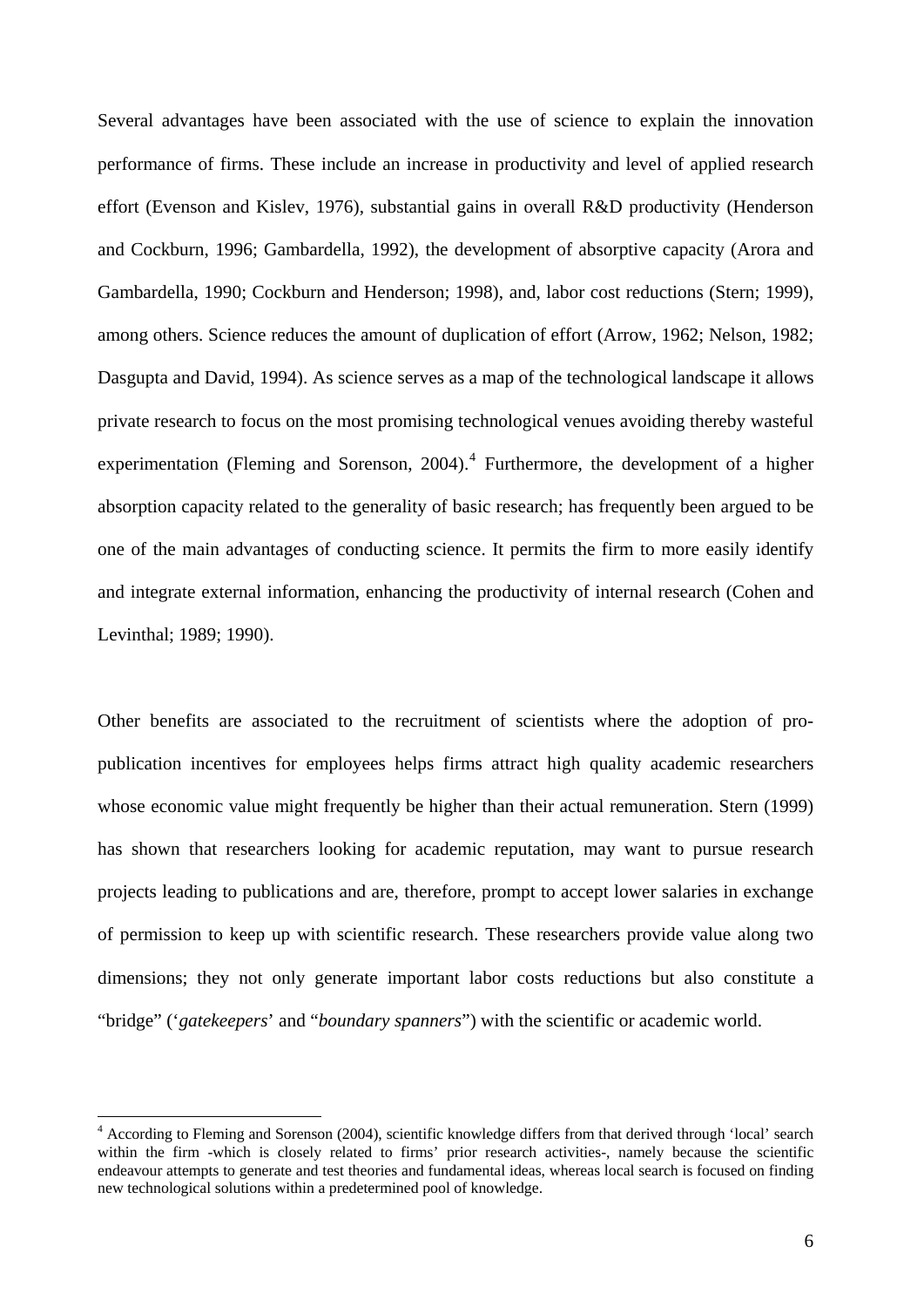<span id="page-6-0"></span>In spite of such apparent benefits, the adoption of science by private firms remains limited to a very specific kind of organization. Due to the highly specific nature of the know-how involved, only a select set of firms within specific industries tend to show strong interest in the scientific know-how offered by universities or other science institutes. A number of conditions to successfully embrace science have been put forward. Engagement into science is not costless; it is highly conditional on human capital and adoption of new organizational practices (Gambardella, 1995; Cockburn *et al,* 1999). The need for new information for innovation differs across industries and is highly dependent of the degree of maturity and the emergence of new technologies (Nelson and Winter, 1982). When industries are shaken up by technological change for which their competences have become obsolete, they are required to cross organizational and industry boundaries and engage in networking with the new actors.

Nevertheless, for firms seeking to overcome their lack of upfront knowledge through cooperation with universities and public research centers; the interaction is not an easy task. The literature has shown that industry-university links are subject to important tensions regarding intellectual property, access and dissemination policies (open science is by definition based on early and large diffusion through publication), and others, inhibiting the chances of successfully translating scientific information into new products (Jansen and Thursby, 2001; Thursby and Thursby, 2002; Hall *et al,* 2001; P[oyago-Theotoky](http://econpapers.repec.org/RAS/ppo17.htm) *et al,* 2002). For instance, in a survey based study on 38 Advanced Technology Projects (ATP), *Hall et al* (2001) found that projects with university involvement tend to be in areas involving "new" science and therefore experience more difficulty and delay but also are more likely not to be aborted prematurely.<sup>[5](#page-6-0)</sup>

<sup>&</sup>lt;sup>5</sup> In a sample of 62 U.S. university licensing officers, Jensen and Thursby (2001) find that over 75% of the inventions licensed by these universities were in a very early, or embryonic stage. Further, 71% of the inventions licensed required cooperation between the professor and the licensing firm in order to commercialize a product successfully. Relying on the CIS for Belgium, Veugelers and Cassiman (2005), find that cooperation with universities is formed whenever risk is not an important obstacle to innovation.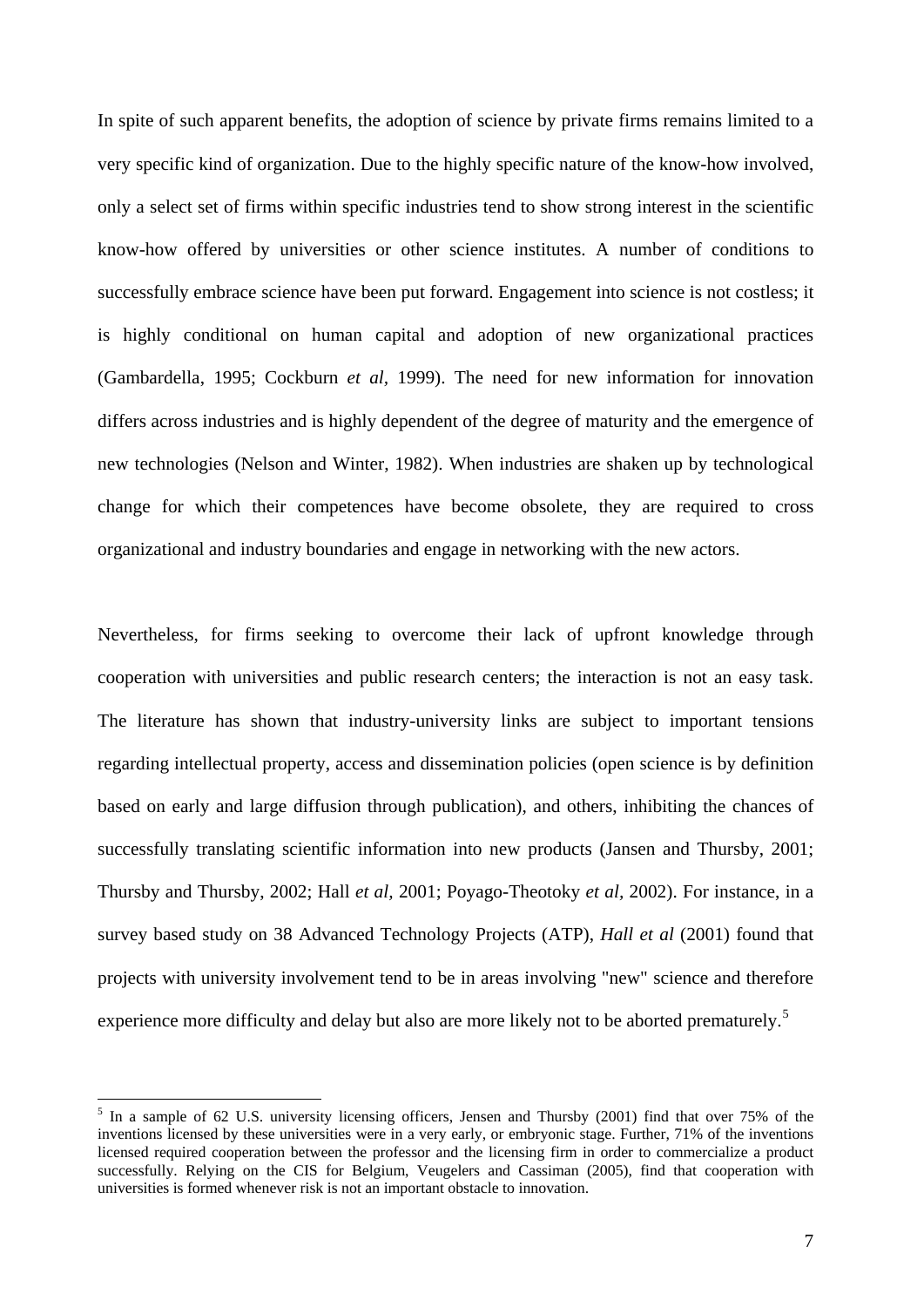<span id="page-7-0"></span>Mostly focused at the firm-level of analysis, the empirical literature has previously assessed the role of scientific-connections, notably partnerships with university researchers, on firm performance (e.g. Audretsch and Stephan, 1996; Zucker *et al* 1998; Cockburn and Henderson, 1998). Using university collaboration as a scientific-link, these papers seem to support the hypothesis that these links boast internal R&D investment (Adams e*t al*, 2000), innovation productivity and sales (Belderbos *et al*, 2005).<sup>[6](#page-7-0)</sup> While they provide little explanation about the process through which science affects private innovation, the studies relying on the "production function" have found that science involvement and ties with academic star scientists-, lead to more technology (Henderson and Cockburn, 1996; Zucker *et al*, 2002; Cockburn and Henderson, 1998); more "important" patents: i.e. international patents (Henderson and Cockburn, 1994); and higher average of quality adjusted patenting (Zucker and Darby, 2001; Zucker *et al*, 2002).

The work of Cockburn and Henderson (1998) has shown that not only absorption capacity (Cohen and Levinthal, 1989; Kamien and Zang, 2000) in basic research matters but also closeness to scientific communities. Using data on co-authorship of scientific papers for a sample of pharmaceutical firms, they show that firms connected to science show a higher performance in drug discovery and that this connectedness is closely related to the number of star scientists employed by the firm.<sup>[7](#page-7-0)</sup> Zucker *et al* (1998) and Darby and Zucker (2001; 2002) found that location of top star scientists predicts firm entry into biotechnology (by new and existing firms) both in the United States and Japan, while Darby and Zucker (2005) recently provided evidence that firms enter nanotechnology where and when scientists are publishing

<sup>&</sup>lt;sup>6</sup> For instance, Lööf and Broström, (2004) have found complementarities between internal R&D and collaboration with universities: the average R&D firm that cooperate on innovation with universities spend more money on R&D and has a larger propensity to apply for patents compared to an almost identical R&D firm which has no such collaboration.

 $<sup>7</sup>$  Differences in the effectiveness with which a firm is accessing the upstream pool of knowledge correspond to</sup> differences in the research productivity of firms of as much as 30%.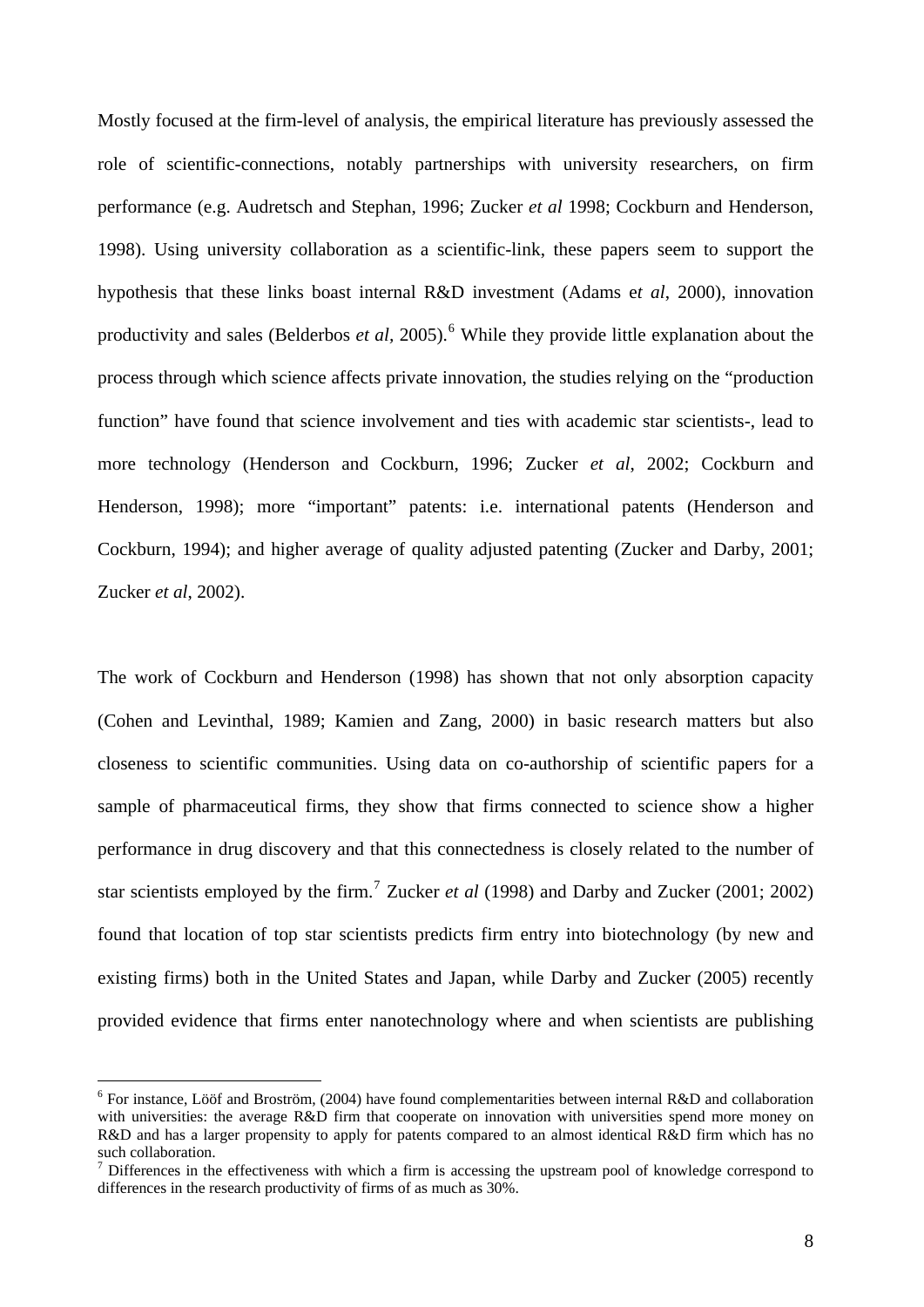<span id="page-8-0"></span>breakthrough academic articles.<sup>[8](#page-8-0)</sup> For biotechnology in Japan, Darby and Zucker (2001) show that collaborations between particular university star scientists and firms had a large positive impact on firm research productivity, increasing the average firm's biotech patents by 34 percent, products in development by 27 percent, and products on the market by 8 percent as of 1989-1990. Zucker *et al* (2002) found that the impact of 'tied' star scientists (those that collaborate with firms) on patents and the number of products on development was significantly larger and beyond the effects of all other scientists from top research universities working with the firm; no effect was reported for untied science.

# **II. The diversity of Linkages to Science**

1

Data on firms' research strategies comes from the Third Community Innovation Survey (1998- 2000) conducted by Eurostat in Belgium in 2000. Two methods were employed in the CIS-3 for Flemish firms. First, from a population of 9292 firms (those having more than 250 employees), 2726 firms were contacted by traditional mail. From this sample, 684 firms replied and answered correctly the survey, giving a response rate of 25.1%. Giving such a low score, a second round of questionnaires was made electronically using the CAPI (Computer Aided Personal Interview). A total of 1471 responses were obtained using the two methods. In this paper, we limit our sample to the 842 manufacturing firms that are engaged in innovation activities and define the following linkages to science:

- *i*) A dummy indicating whether the firm has been engaged in formal cooperation in R&D (status) with universities or governmental research centers (both national and international).
- *ii)* A dummy indicating whether the firm considers public information a very important

<sup>&</sup>lt;sup>8</sup> Furthermore, they report a similar pattern previously reported in biotech: breakthroughs in nanoscale science and engineering appear frequently to be transferred to industrial application with the active participation of discovering academic scientists.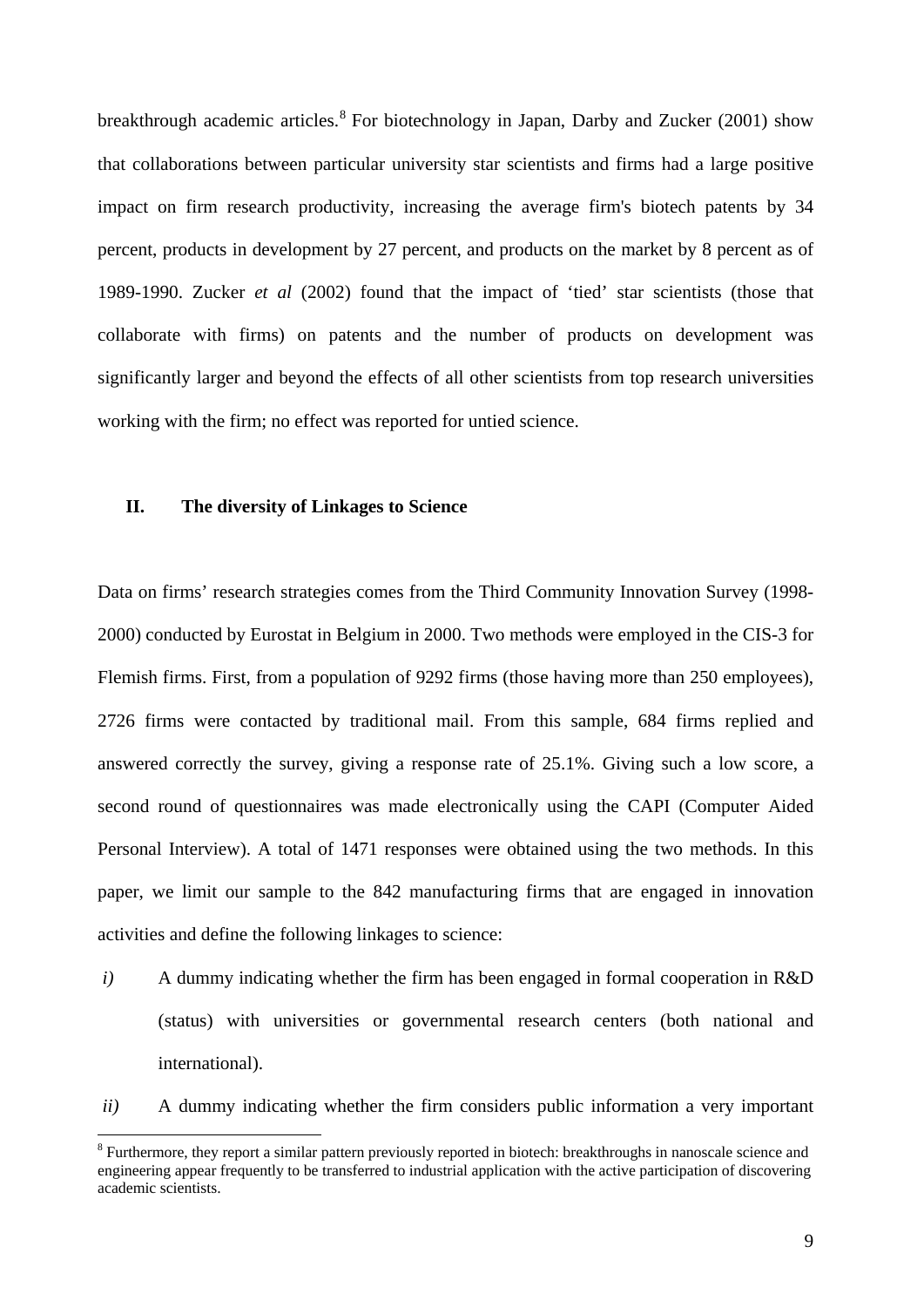source for innovation (firms scoring "3" of a scale of three for "using" scientific information being very important).

- *iii*) A dummy indicating whether the firm is engaged into collaboration with universities or public research centers and at the same time, considers public information as a very important source for innovation.
- $iv)$  A dummy indicating whether the firm has been engaged into publication activity: takes the value of 1 if the firm published at least one article. Data on publications is collected from the ISI-Web of Knowledge database. A publication is considered scientific if it is found in the ISI Web of Knowledge by the firm (with publication dates 1990-1995).
- *v*) A dummy variable indicating if the firm has patents (at least one patent) that contain references to scientific papers (at least one scientific non patent reference), that is; found in the ISI-Web of Science. We have looked for the patents for our CIS-3 firms in the European patent database (EPO ESPACE-B database). 1186 granted patents at the European Patent Office with grant dates between 1995-2001 were found, for a total of 79 firms reported in CIS-3.

Table 1 and 2 show the distribution of firms across the different science linkages and across sectors. Corroborating previous research; the use of science and cooperation with universities and public research centers by Belgian firms is limited to some firms but there is some diversity in the ways to access scientific knowledge. The first finding that emerges from these tables is the few occurrences of connections to science relative to the population (manufacturing firms). 74,82% of these firms do not have any linkage to scientific communities. The Table 2, not surprisingly, shows that the low R&D intensive industries have the highest percentage of firms not having any connection to science (82%) while the opposite is found in the high R&D intensive industries. Confirming previous studies, this latter group of industries report the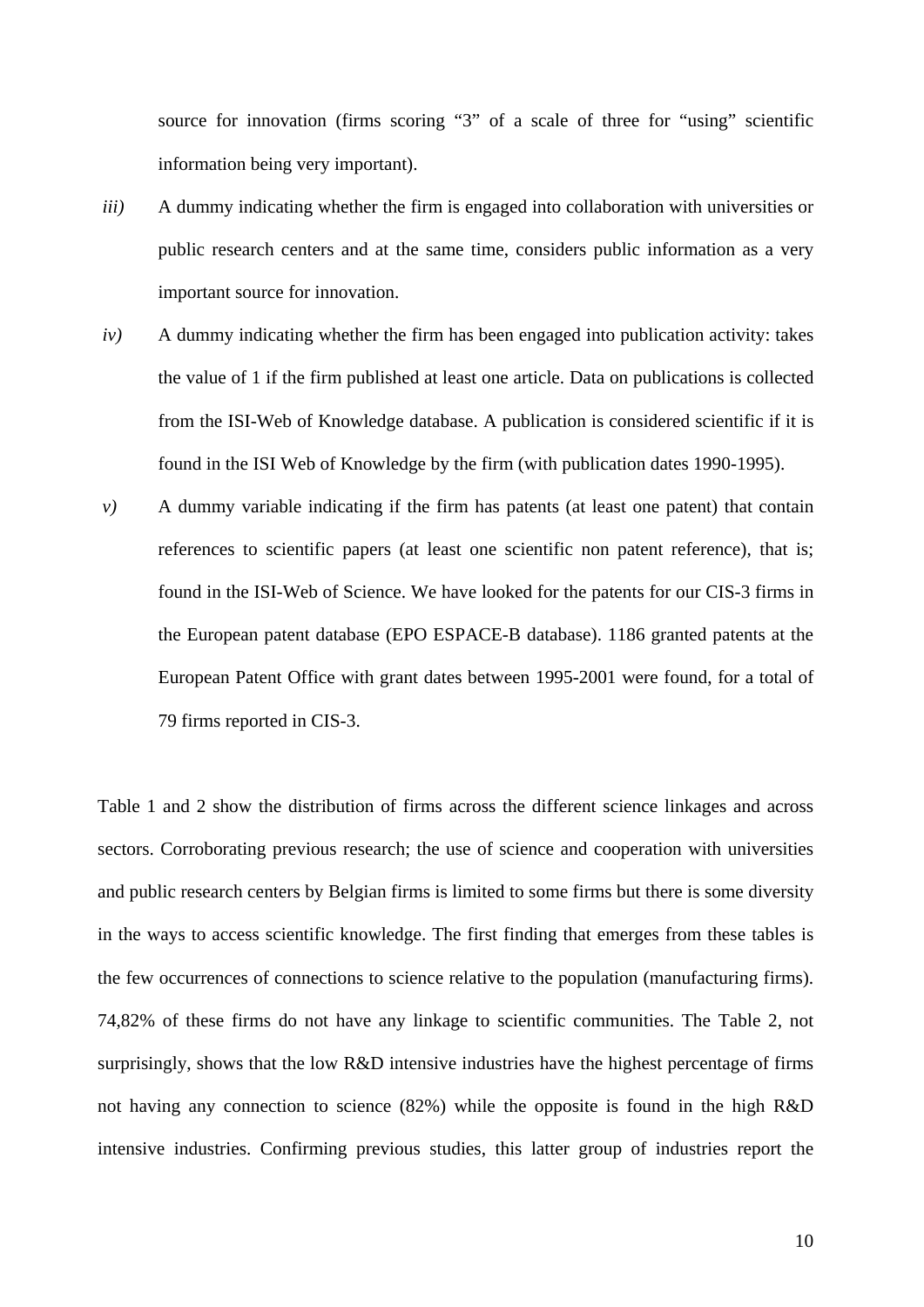highest percentage of firms engaged into scientific linkages (relative to the total number of firms): 25% of firms are engaged into cooperation with public institutions, 33% consider the use of public information as very important for innovation; while 16% declare to be engaged in both strategies. This is related to the sectoral correlation seen in Table 1 where Electronics; and Medical and precision instruments followed by chemicals (within pharmaceuticals), coke petroleum score high on all types of science links. Some interesting industry variation in the relative use of science links emerges across sectors from Table 1 though. Firms in Wood, printing and publishing industries or in Glass/Ceramics find public information sources relatively more important compared to engaging in cooperative agreements. Contrarily, firms in the Medical and precision instruments, Electronics or Vehicles business rely more on cooperation than on public information for their connections to science. Firms reporting citation to the scientific literature in their patents are few. They represent less than 3% of the population of manufacturing firms in CIS casting some doubt on the relevance of such indicators for understanding links to science in the population of firms. If we consider only the population of patenting firms, 24% (19 firms out of 79) of these firms report a science linkage in their patents.

Figure 1 goes a step further in showing the overlap between different science link strategies. The diversity at the firm level is striking. While at the sector level there seems to be substantial correlation between strategies, at the firm level we find considerable diversity. The figure suggest that firms citing science are not necessarily only those relying on cooperation or those considering the use of public information as very important. The overlap between cooperation and use of public information is only 45 firms; of which only 5 report citation to science in their innovation outputs measured by patents. 7 firms that do not report any science linkage appear as having scientific references in their patents; of which, 5 belong to the medium R&D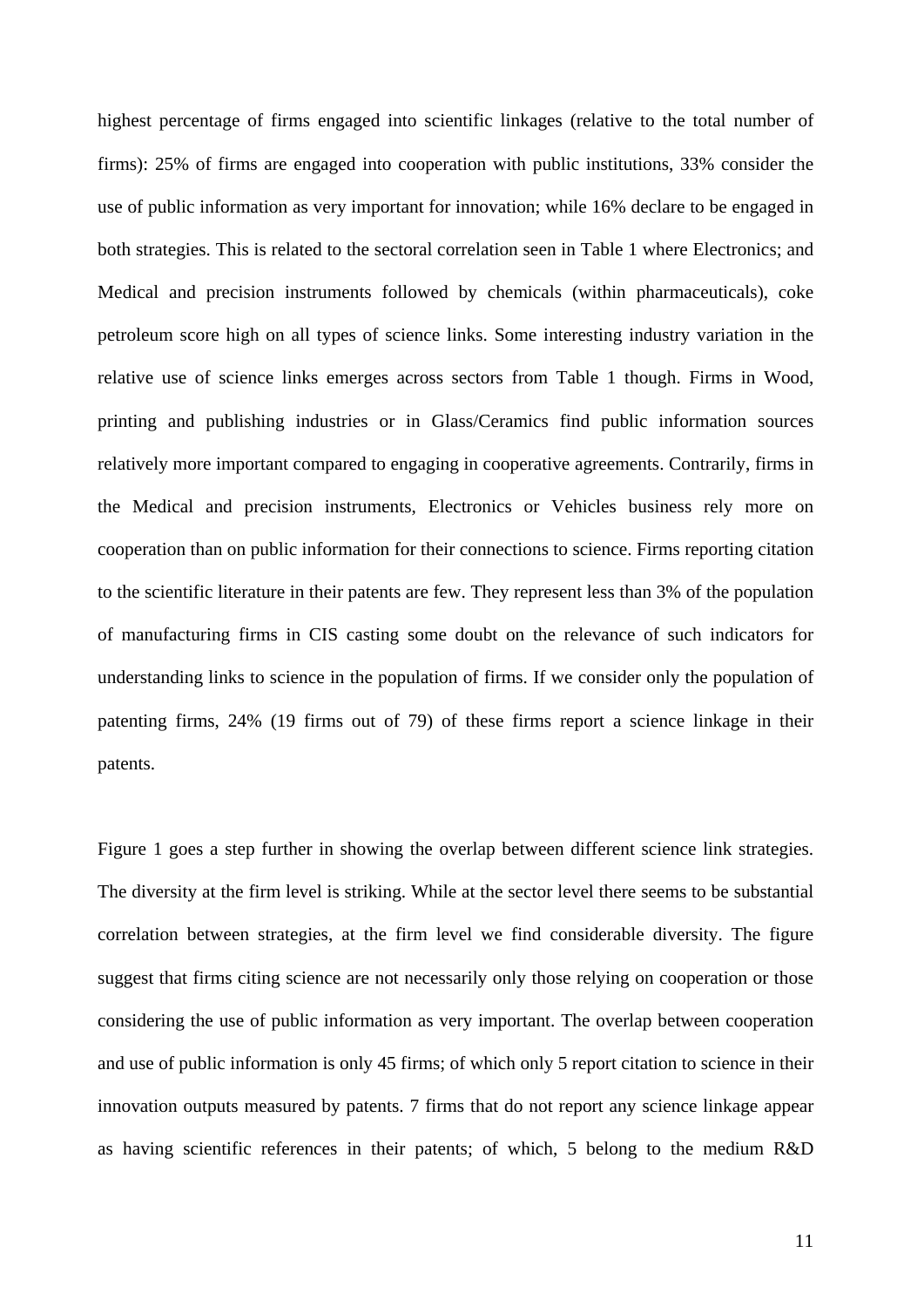<span id="page-11-0"></span>intensive industries. Similarly, very few firms (9) are directly involved in open science through publication, and more surprising; 5 of these 9 firms are found in the medium low R&D intensive industries.<sup>[9](#page-11-0)</sup> These simple descriptive statistics corroborate the heterogeneity that exists in the ways to access scientific knowledge but also reveals that some additional information is found in the science-linkage reported in publications and patents.

# **III. Performance of Linkages to Science**

<u>.</u>

In this section we evaluate whether science linkages enable firms to achieve higher innovation and economic performance. Following the literature previously exposed, it is expected that firms connected to science develop comparative advantages in the production of innovation and notably, in the production of breakthrough innovation. The linkages to science by facilitating absorption and understanding of fundamental knowledge, allow firms to follow new discoveries, upgrade internal technological competences, and detect new opportunities for industrial innovation. We present two levels of analysis. First, we relate linkages to science to the indicators of innovation and economic performance at the firm level reported in the CIS 1998-2000 data. The key measure of innovation is innovation new to the market, and the indicators of economic performance are turnover due to innovation and turnover due to market introduction.

 $9$  We follow the criteria hold by the OECD (OECD Science and Technology, 2001). Manufacturing industries are classified in three different categories of technological intensity: high technology, medium-technology industries (grouping medium-high technology and medium-low technology) and low technology. High-technology industries include (ISIC, 3): Aerospace, Office & computing equipment; Drugs & medicines, Radio, TV & communication equipment. Medium Technology groups the two classes distinguished by OECD: Medium-high-technology industries (Scientific instruments, Motor vehicles, Electrical machines excl. commun. equip., Chemicals excl. drugs, Other transport, and Non-electrical machinery) and Medium-low-technology industries (Rubber & plastic products, Shipbuilding & repairing, Other manufacturing, Non-ferrous metals, Non-metallic mineral products, Metal products, Petroleum refineries & products, Ferrous metals). Low-technology industries are: Paper, products & printing; Textiles, apparel & leather; Food, beverages & tobacco and Wood industries.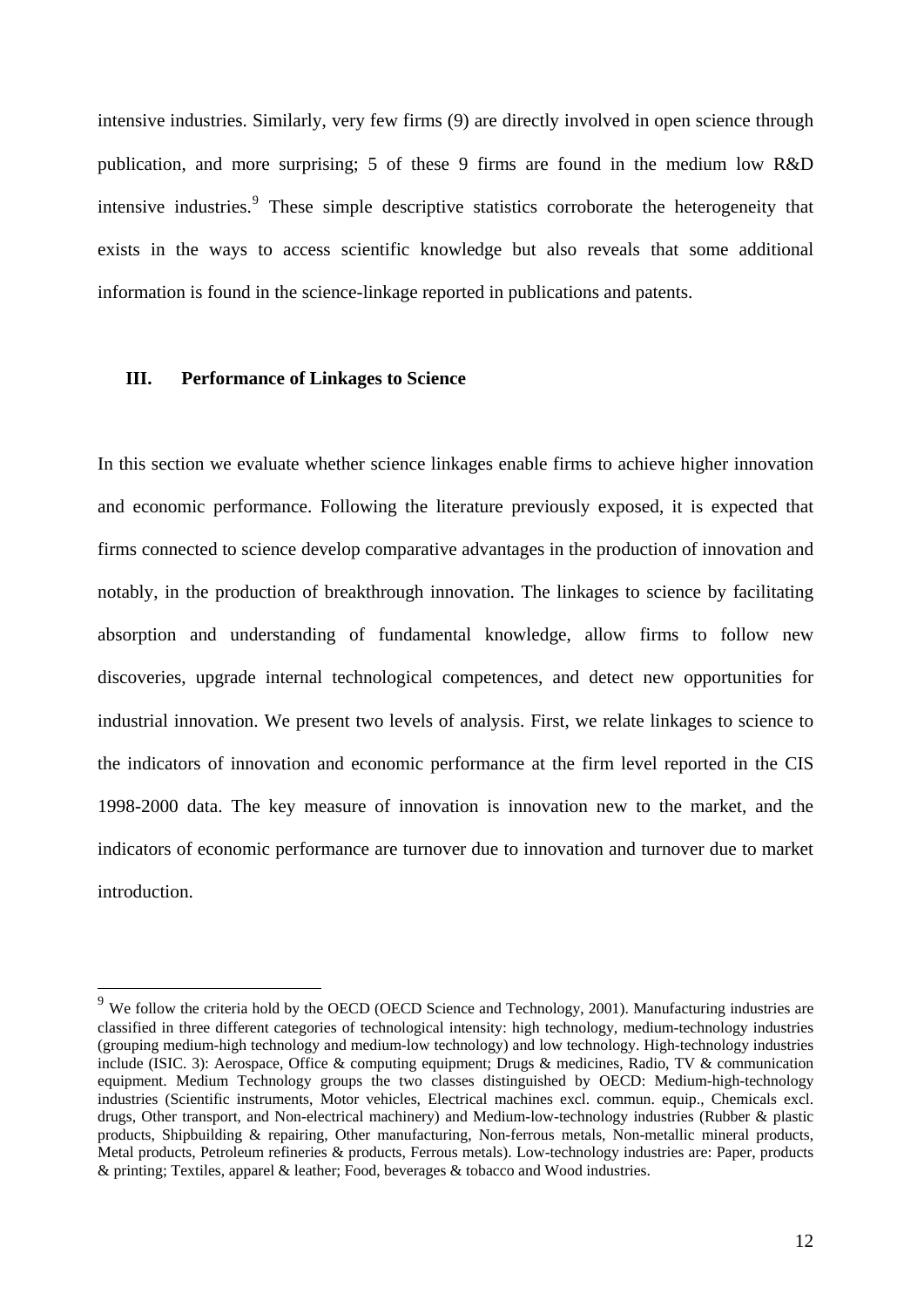<span id="page-12-0"></span>Second, we provide an additional measure of innovation performance within the firm at the invention level, but controlling for firm level science links. We compare the differences in patent quality (forward citation)<sup>[10](#page-12-0)</sup> of patents of firms with science linkages vis-à-vis patents of other firms, for the sub-sample of patenting firms. Previous empirical research has shown that academic patents, because they rely on more fundamental knowledge, are broader in scope and cited more frequently than private patents (e.g. Jaffe *et al*, 1993; Henderson *et al*, 1998). Analyses of patent citations find that academic papers and university patents are more frequently cited than their equivalents from private firms, suggesting that public science is an important input for the innovative activities of firms (Jaffe *et al.*, 1993; Narin *et al.,* 1997). Yet, there is no evidence about the effectiveness of science to explain the technological impact of private patents.<sup>[11](#page-12-0)</sup> In this way, by looking at the invention level we want to validate the meaning of citation to scientific literature in patents and assessing whether these (few) firms are indeed capable of a higher technological performance either through a direct reference to science or and indirect link at the firm level. $12$ 

# **III.A. Science linkages and Economic Performance**

1

Table 3 provides some descriptive statistics and t-tests for comparison of means across linkages. It displays the means for the R&D intensity, firm size, and the measures of innovation and economic performance broken down by science-linkage. The frequencies of firms that declare innovation new to the market are also reported in the last row. Not surprisingly, firms with at least one science link (column 2) are larger in turnover, have more employees and have

<sup>&</sup>lt;sup>10</sup> We follow past research on patent quality (e.g. Henderson et al, 1998; Harhoff *et al*, 1999) and use the number

of forward citations received by a patent as an indication of their technological impact and economic importance.<br><sup>11</sup> Researches have attempted to control for the nature of the organization owning the patent; e.g. public

Some researchers consider (e.g. Jaffe *et al.*, 1993) patent and non patent citations as a "noisy signal" of knowledge flows, with examiners adding much of the noise. As patent and non patent references are issued from the examiner revision of the prior art in the European Patent Office, citations may rarely reflect or coincide with the science used by inventors.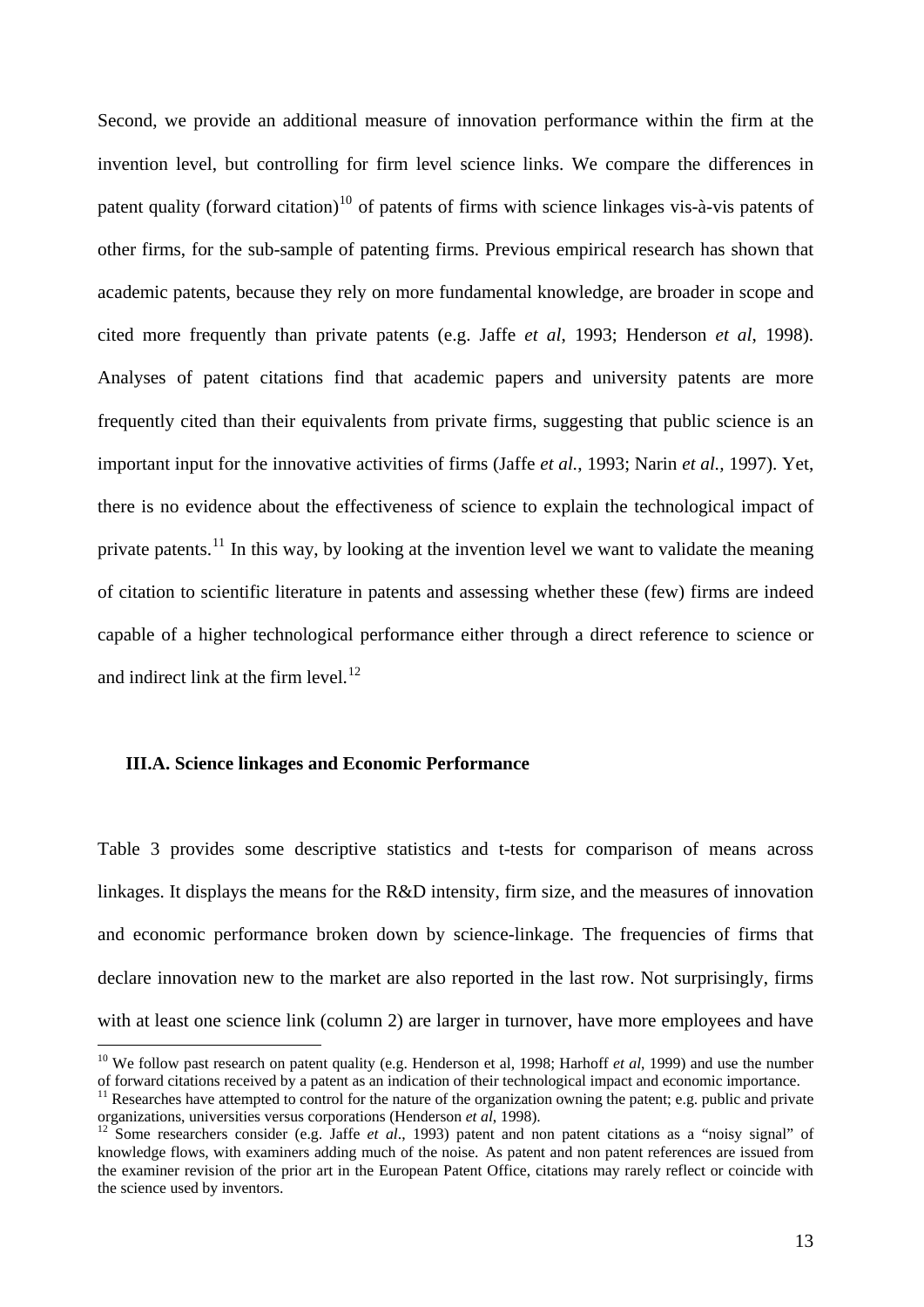<span id="page-13-0"></span>high R&D intensity. At the same time – corroborating the hypothesis advanced in the literature – firms with science links have a higher percentage of sales from new or improved products (innovation turnover ratio) and a higher percentage of sales from innovative products that are new to the market (as opposed to new to the firm). Firms that have science linkages also show a higher frequency of innovations new to the market (0.47% versus 0.38%). When comparing different science linkages, firms declaring to cooperate with public institutions and also declaring the use of public sources of information as very important (column 5) have a high frequency of introduction of innovation new to the market (44%), but the group of firms having scientific references in their patents (column 7) appears as having the largest percentage of firms having introduced radical innovations (63%). Firms with this science link also display the highest innovation turnover ratio and turnover due to market introductions, but these firms are also larger and have a significantly higher R&D intensity. While firms with different links do display significant differences in size and R&D intensity, the differences in innovation output is not significant.<sup>[13](#page-13-0)</sup>

The correlation matrix in Table 4 offers additional insights on the correlation of science linkages respect to performance. Consistent with our finding about the diversity in science links of firms, we find that having a link (column 1) has the highest correlation with the innovation turnover ratio, the new market innovations turnover ratio and the new market introduction indicator, while no one specific link seems to account for this positive effort. In addition, except for the importance of public information, all correlations are stronger for new market introductions relative to overall innovation.

<sup>&</sup>lt;sup>13</sup> Small sample size is clearly an issue here.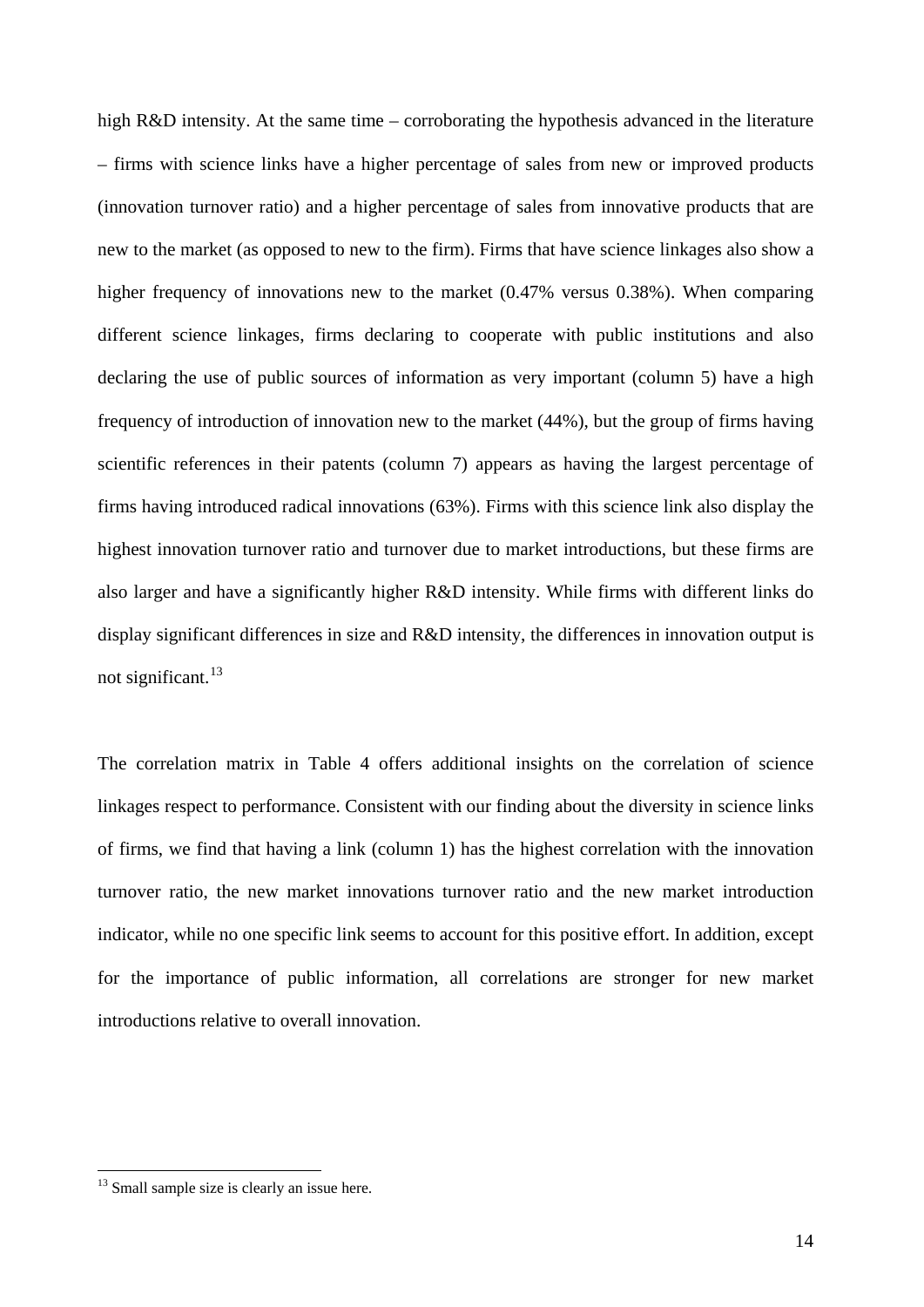## **III.B. Science linkages and quality of patents**

We now look at the differences in the quality of inventions (patents) respect to the linkages to science. The sample consists of 1161 patents from 79 firms for which patents from the European Patent Office have been found. These patents are granted patents with grant date 1995-2001. Their forward citation rate is computed up to the most recent year available in our EPO-ESPACE B database, which is 2003. Past research has shown that the number of citations a patent receives is highly associated with its technological importance) and social value (Trajtenberg, 1990) and correlated to the renewal of patents, the estimated economic value of inventions and patent opposition (Lanjouw and Schankerman, 1999; Harhoff *et al,* 1999; Hall *et al,* 2000; Harhorff *et al*; 1999).

We have also computed two indicators of technological impact based on forward citations: generality and geographical dispersion. The generality measure has been used as an indication of the impact of a patent, a high generality score suggests that the patent presumably had a widespread impact, in that it influenced subsequent innovations in a variety of fields (Hall *et al,* 2001). This indicator is build as a Herfhindal index (Jaffe *et al*, 1997; Hall *et al*, 2001): *generality* =  $1 - \sum_{i}^{n_i} s_{ij}^{2}$ , where  $s_{ij}$  denotes the percentage of citations received by patent *i* that belong to patent class  $j$ , out of  $n_i$  patent classes (note that the sum is the Herfindahl concentration index). The index of geographical dispersion is built in a similar way (1 herfhindhal index of geographical concentration).

The breakdown of patent quality measures across the science linkages of firms is reported in Table 5 including some t-tests (one tailed) on the comparison of means. As expected, firms having at least one link (any) to scientific communities report a higher frequency of being cited,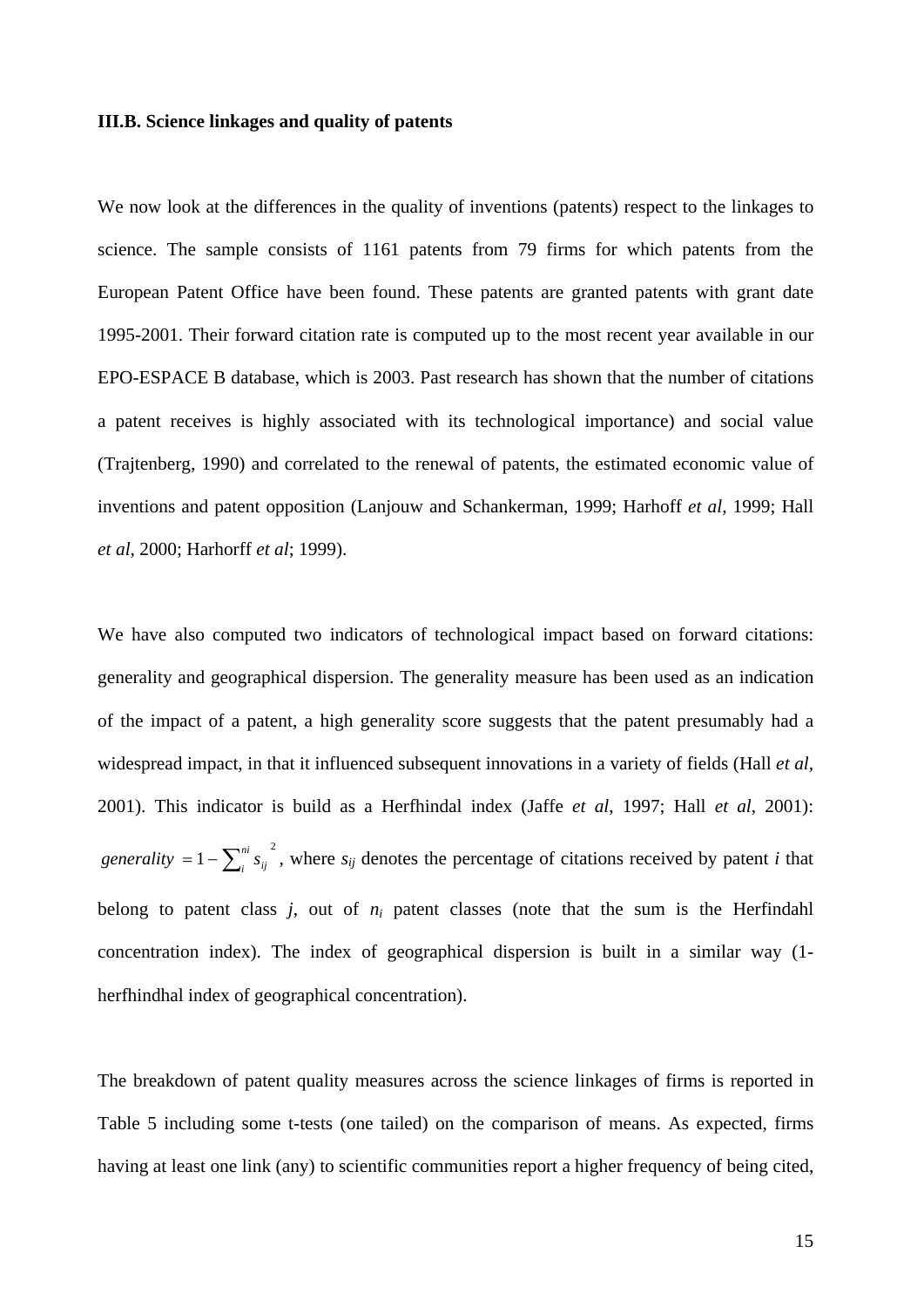they appear more general in scope (are more cited across different technology classes, IPC) and have a higher geographical dispersion. However, the difference in means is significant (at 10%) only for geographical dispersion and the frequency of being cited at least once (dummy for forward citation). Firms that cooperate or use public sources of information report 0,70 citations on average and firms involved directly in science through publication report an average of 0,72 forward citations. These effects are however marginally significant. We confirm the superior performance in terms of patent quality from firms engaged into science linkages: firms engaged into cooperation or considering public information as very important; and notably, firms engaged into publication have all a higher citation likelihood and higher mean of forward citation respect to patents from firms lacking such linkage (the t-tests are however weakly significant).

Comparing patents with scientific references (NPRs) to patents without scientific references we find that patents without NPRs are more likely to be cited (33% versus 24%) and have a higher mean of forward citations, but patents with NPRs are more general and more geographically dispersedly cited. The difference in means between patents having a scientific NPR and those lacking such references are significant only for generality and forward citation probability. This suggests that while patents with scientific references protect broad technologies, more applied patents – patents without scientific references – actually capture the value for the firm. Thus patents citing a scientific publication appear to cover more fundamental knowledge and they are therefore more likely to be cited across a broad rang of technology classes and across countries. This kind of patents however is less likely to be cited and not different from the rest of patents in the average count of citation received. This finding may suggest that is not easy to everyone to invent around basic patents and that those that cite that patents, may be a very specific kind of inventor being able to follow on technology based on very upfront knowledge.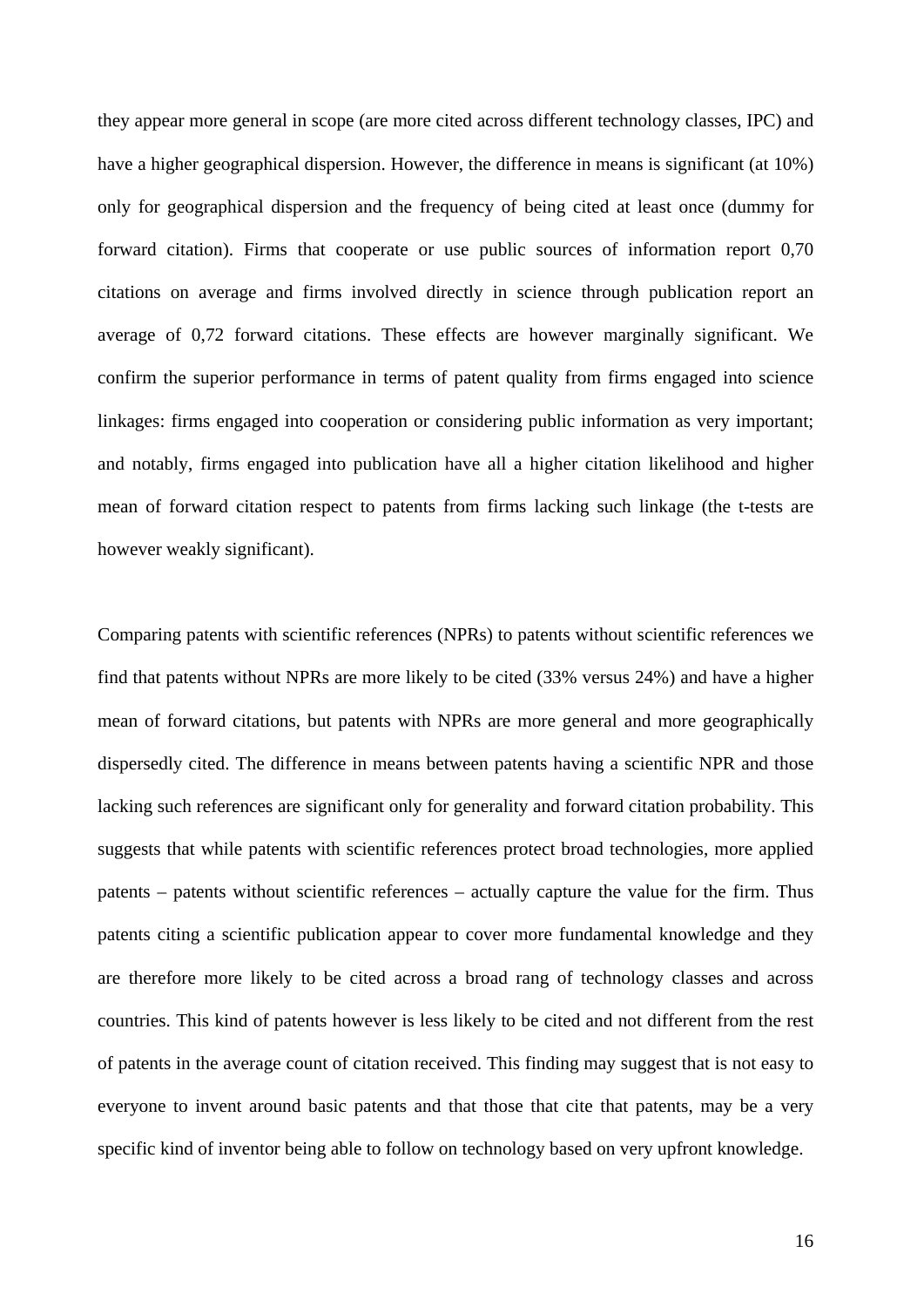Finally, in Table 6 we control for firm level science links and compare patent quality between firms with and without science links. In the first panel we consider only firms with scientific publications and look at the quality of patents with and without scientific references. We confirm that patents with scientific references are more general and citations are more geographically dispersed, but they are less likely to be cited. However, and more interestingly, comparing the forward citations of patents without scientific references of these firms with patents without scientific references of other firms (that have no publications), we find that these patents are more likely to be cited and receive more citations. Our interpretation is that firms with scientific publications not only have patents with scientific references, but also have higher quality applied patents thanks to their more basic knowledge of the technology. This result is confirmed for firms that consider public sources of information very important. Patents from firms that engage into cooperation -with NPR and without NPR- appear both superior to the their counterpart –from firms not engaged into cooperation-; in terms of citation likelihood. We, therefore, conclude that controlling for the firm level science links when evaluating patent quality is crucial to pick up the innovation performance effect of these science links – the higher new to market innovation content of these innovations.

# IV. **Conclusions**

This paper examines the diversity of science linkages to science and their association to innovation performance for a sample of Belgian firms (CIS-3). We identify different ways to access scientific knowledge through CIS indicators and add additional measures on the use of science by firms by analyzing publication data and citations to science in these firms' patents. We confirm findings in the literature that firms with science linkages seem to enjoy a superior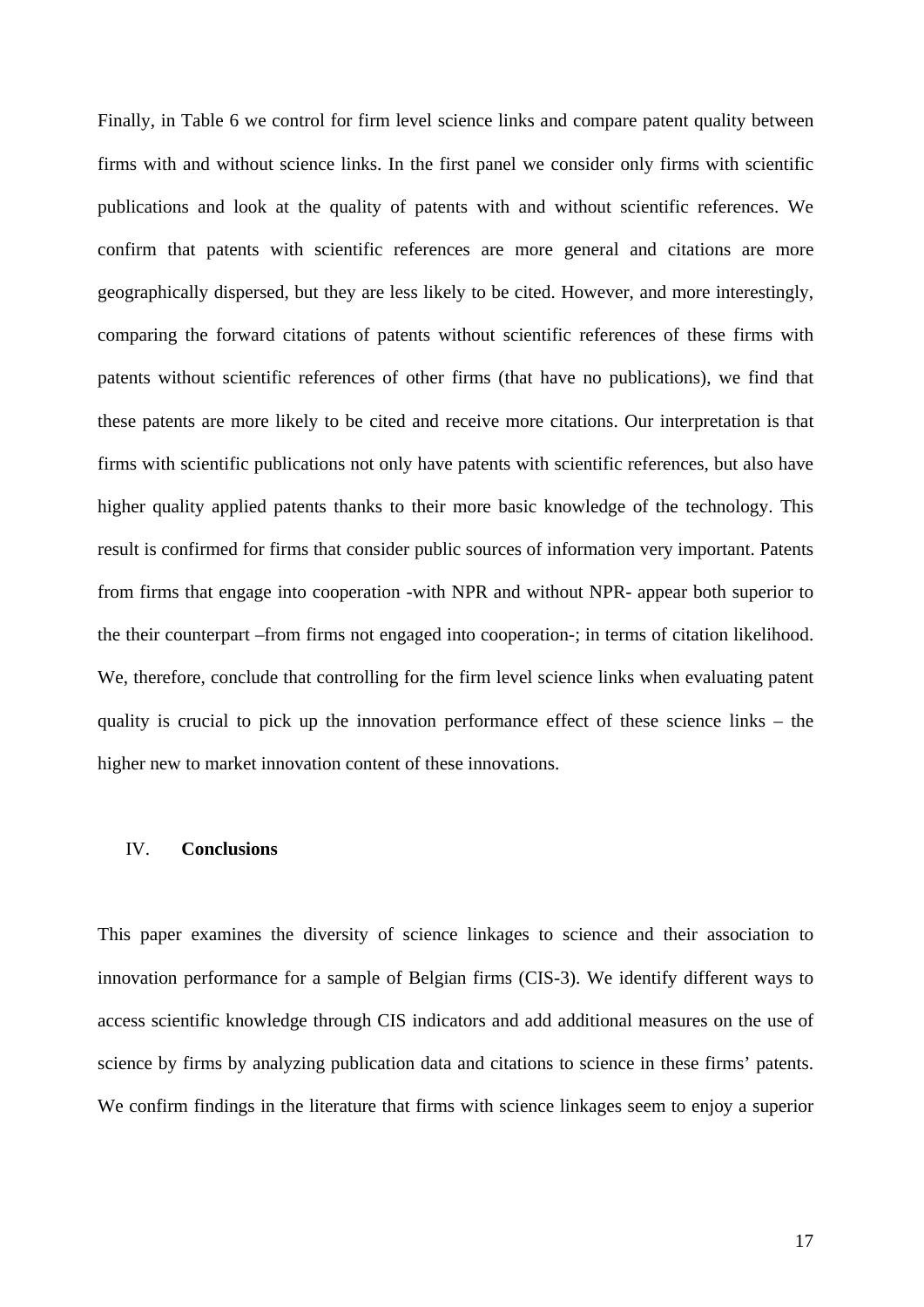innovation performance. Furthermore, we show that at the invention level patents from firms with links to science are more frequently cited and have a broader technological impact.

While our sample of firms is limited, we nevertheless provide some clear direction for the development of indicators for these Industry – Science Links (ISL):

- There are a diverse set of possible indicators of ISL such as cooperation with public research institutes and universities; the importance of public information; publications by the firms; references to scientific literature in the firms' patents; etc…
- While at the industry level ISL is correlated with R&D intensity of the industry, a lot of variation at the firm level exists, i.e. there is not that much overlap between different types of ISL at the firm level.
- No one indicator is a sufficient statistic for the effect of ISL on innovation performance. Having a link to science is highly correlated with the innovation performance of firms, in particular products new to market, but no one indicator seems to dominate this effect.
- At the invention level we distinguish between the effect of direct science links and indirect – firm level science links on patent quality. Direct science links, the references to science in the patents, are related to more general and more widely cited patents. This link, therefore, captures the depth of the technological knowledge base of the firm. The indirect science link at the firm level (publications, cooperation, public information) demonstrates that patents without any direct science link are more widely cited than comparable patents of firms without such an indirect link to science.

In conclusion, our results indicate that several indicators need to be tracked to obtain a representative picture of the ISL activity of a country. In addition, to bring out the true effect of these links, firm and invention level indicators need to be interacted.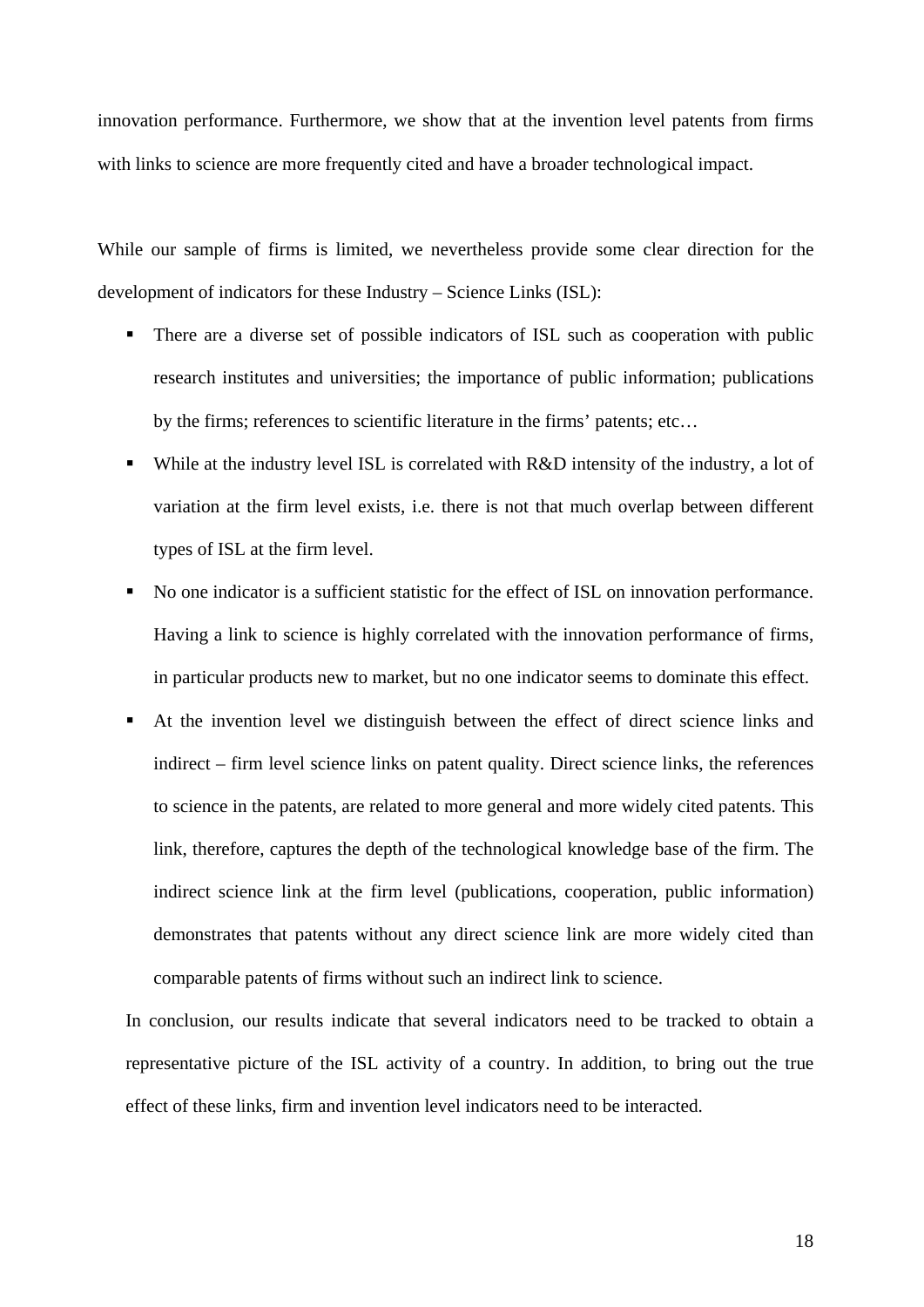# **REFERENCES**

Acs, Z. J., Audretsch, D. B. and Feldman, M. P. (1992) Real Effects of Academic Research. *American Economic Review*, 82: 363–367.

Adams, J. D. (1990). Fundamental stocks of knowledge and productivity growth, *Journal of Political Economy*, 98: 673-702.

Adams, J., E. Chiang and J. Jensen (2000), The influence of federal laboratory R&D on industrial research, NBER working paper 7612.

Arora, A., and Gambardella, A. (1990). Complementarity and External linkages: the strategies of the large firms in Biotechnology, *Journal of Industrial Economics*, 38: 361-379.

Arrow, K. J. (1962). Economic welfare and the allocation of resources for invention. Richard R. Nelson, ed. *The rate and direction of inventive activity,* Princeton University Press, Princeton.

Arundel, A. and Geuna, A. (2004).Proximity and the Use of Public Science by Innovative European Firms', *[Economics of Innovation and New Technology](http://www.tandf.co.uk/journals/titles/10438599.asp)*, 13: 559-580, 2004.

Audretsch, D.B. and Stephan, RE. (1996) Company-scientist locational links: the case of biotechnology, American Economic Review, 86: 641-652.

Belderbos, R. Carree, M, and Lokshin, B. (2005) Cooperative R&D and Firm Performance. *Research Policy* 33 : 1477–1492.

Branstetter, L. (2004), Exploring the Link between Academic Science and Industrial innovation, unpublished working paper.

Cockburn, I., Henderson, R. and Stern, S. (1999). [The Diffusion of Science-Driven Drug](http://ideas.repec.org/p/nbr/nberwo/7359.html)  [Discovery: Organizational Change in Pharmaceutical Research,](http://ideas.repec.org/p/nbr/nberwo/7359.html) [NBER document de travail](http://ideas.repec.org/s/nbr/nberwo.html) no. 7359, National Bureau of Economic Research, Inc.

Cockburn, I. and Henderson, R. (1998). Absorptive capacity, coauthoring behavior, and the organiwation of research in drug discovery. *The Journal of Industrial Economics*, 46 (2): 157- 182.

Cohen W. M, Levinthal D. A. (1990). Absorptive capacity, a new perspective of learning and innovation. *Administrative Science Quarterly* 35: 128-152

Cohen W. M, Levinthal, D. A. (1989). Innovation and learning: the two faces of R&D. *The Economic Journal* 99: 569-596.

Cohen, Wesley M.; Nelson, Richard; Walsh, R. John P. (2002). Links and Impacts: The Influence of Public Research on Industrial R&D, *Management Science*, 48 (1): 1–23

Darby, M. and Lynne, G. Zucker (2005) Grilichesian breakthrougus: Inventions of methods of invention and firm entry in nanotechnology, *Annales d'Economie et Statistique,* forthcoming.

Darby, M. R., L. G. Zucker (2001). Change or die: The adoption of biotechnology in the Japanese and U.S. pharmaceutical industries. *Res. Tech. Innovation, Management, Policy* 7: 85–125.

Dasgupta, P. and David, P. (1994). Towards a new economics of science. *Research policy,* 23: 487-521.

Evenson, Robert E., and Kislev, Y. A (1976). Stochastic Model of Applied Research*, Journal of Political Economy* 84: 265-281.

Griliches, Z. (1979). Isues in Assessing th contribution of research an development to productivity growth, *Bell Journal of Economics,* 10 (1): 92-116.

Fleming, L., and Sorenson, O. (2004) Science as a map in technological search. *Strategic Management Journal*, 25: 909-9280.

Gambardella, A. (1992). Competitive advantages from in-house scientific research: the U.S. pharmaceutical industry in the 1980s*. Research Policy,* 21: 391-407.

Gambardella, A. (1994). The changing technology of technical change: General and abstract knowledge and the division of innovative labor. *Research Policy,* 23: 523-532.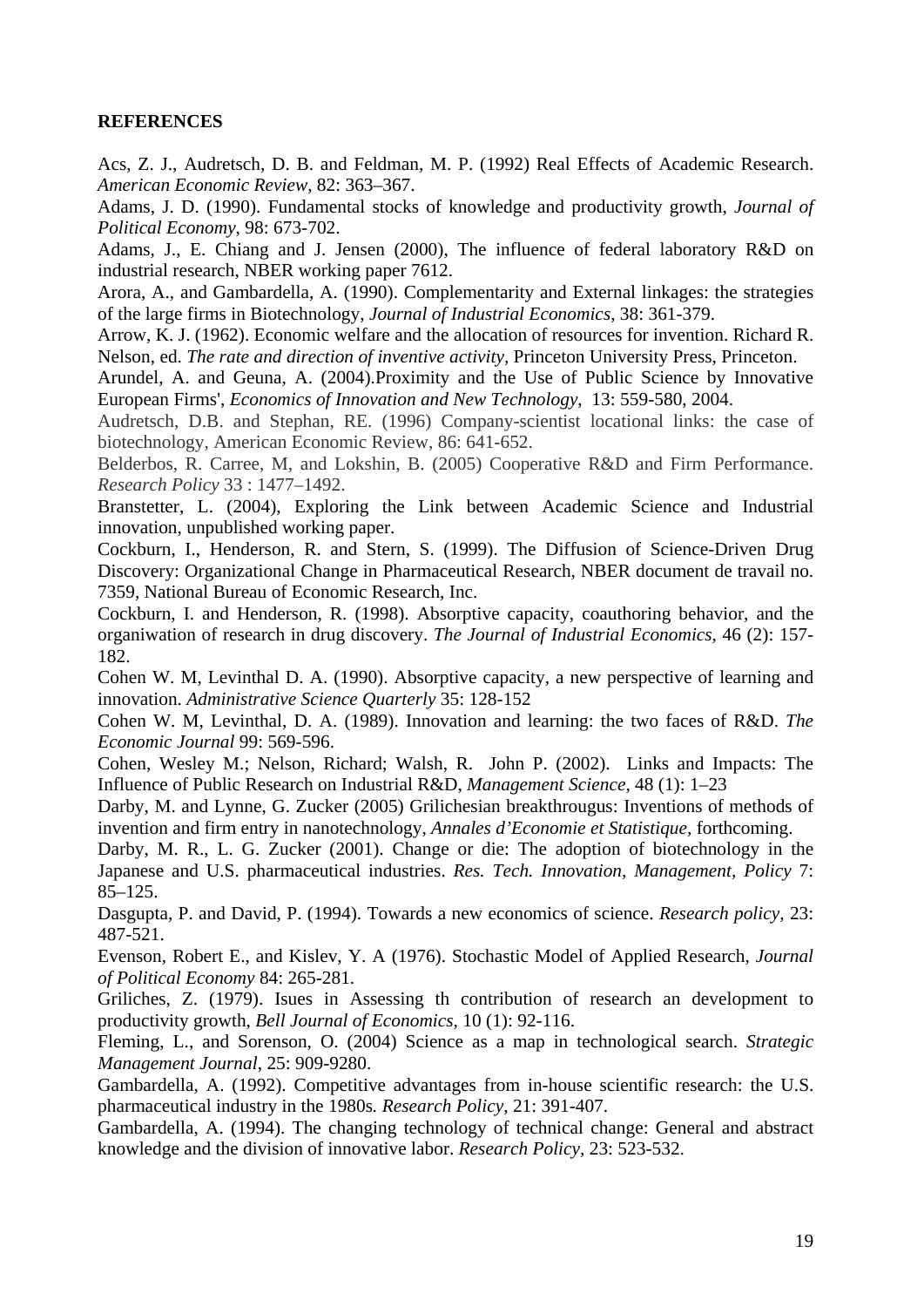Hall, B. H, Jaffe, A. D, Trajtenberg M. (2000). Market Value and Patent Citations: A First Look, Economics Department Working Paper E00-277, University of California

Hall, B.H., Link, A. & J.T. Scott (2001), Universities as research partners, NBER working paper 7643.

Harhoff, Dietmar and Narin, Francis, F. M. Scherer and Katrin Vopel (1999). [Citation](http://ideas.repec.org/a/tpr/restat/v81y1999i3p511-515.html)  [Frequency and The Value of Patented Inventions,](http://ideas.repec.org/a/tpr/restat/v81y1999i3p511-515.html) *[The Review of Economics and Statistics](http://ideas.repec.org/s/tpr/restat.html)*, MIT Press, vol. 81(3): 511-515

Hederson; R. and Cockburn, I. (1996). Scale, scope and spillovers: the determinants of research productivity in drug discovery, *RAND Journal of Economics*, 27 (1): 401-424.

Henderson, R., A. Jaffe, M. Trajtenberg (1998), Universities as a source of commercial technology: A detailed analysis of University patenting, 1965-1988. *Review of Economics and Statistics,* 65: 119-127.

Hicks, D., Breitzman, T., Olivastro, D., Hamilton, K. (2001). The changing composition of innovative activity in the US a portrait based on patent analysis. *Research Policy,* 30: 681–703.

Jaffe, A. B., Trajtenberg, M. Henderson, R. (1993). Greographic Localization of knowledge spillovers as evidenced by patent citations. *Quaterly Journal of Economics* 108, 577-598.

Jaffe, A., (1989), The Real Effects of Academic Research, *American Economic Review*, 79 (5): 957-70.

Jensen, R. and Thursby, M. (2001). Proofs and Prototypes for Sale: The Licensing of University Inventions, *American Economic Rev*iew, 91(1) : 240-59.

Kim, J., Sangjoon, L. J. and Marschke, G. (2005). The influence of university research on industrial innovation NBER working Paper 11447, june 2005.

Lanjouw, J. O., Schankerman, M. (1999). The Quality of Ideas: Measuring Innovation with Multiple Indicators. NBER, Boston, MA.

Liebeskind J. P., Oliver A. L, Zucker L, Brewer M. (1996). Social networks, learning, and flexibility: sourcing scientific knowledge in new biotechnology firms. *Organization Science*  7(4): 428-442

Mansfield, E., (1995), Academic Research Underlying Industrial Innovations: Sources, Characteristics, and Financing, *The Review of Economics and Statistics,* 77: 55-65.

Mansfield, Edwin (1991). Academic Research and Industrial Innovation. *Research Policy*,  $20(1):1-12.$ 

Nagaoka, Sadao (2005), Patent quality, cumulative innovation and market value: Evidence from Japanese firm level panel data. Hitotsubashi University, mimeo.

Narin, F. and R. P. Rozek (1988). Bibliometric Analysis of US Pharmaceutical Industry Research Performance, *Research Policy*, 17: 139-15.

Narin, F., Hamilton, K., Olivastro, D., (1997). The increasing linkage between US technology and public science. *Research Policy* 26: 317–330.

Nelson, R. R. (1982). The role of knowledge spillovers in R&D efficiency. *Quaterly Journal of Economics,* 97: 297-306.

Nelson, R.R., Winter, S.G., (1982), An Evolutionary Theory of Economic Change. Cambridge (Mass.).

OECD (2001). OECD Science, Technology and Industry Scoreboard. Organization for Economic Co-operation and Development.

Poyago-Theotoky, J. Beath and D.S. Siegel J. (2002). Universities and fundamental research: reflections on the growth of university-industry partnerships, *Oxford Review of Economic Policy*, 18 (1): 10–21.

Reitzig, M. (2003), What do patent indicators really measure? A structural test of novelty and inventive step as determinants of patent profitability, LEFIC WP 2003-1.

Rosenberg, N. (1990). Why do firms do basic research (with their own money)? *Research Polic*y, 19: 165-174.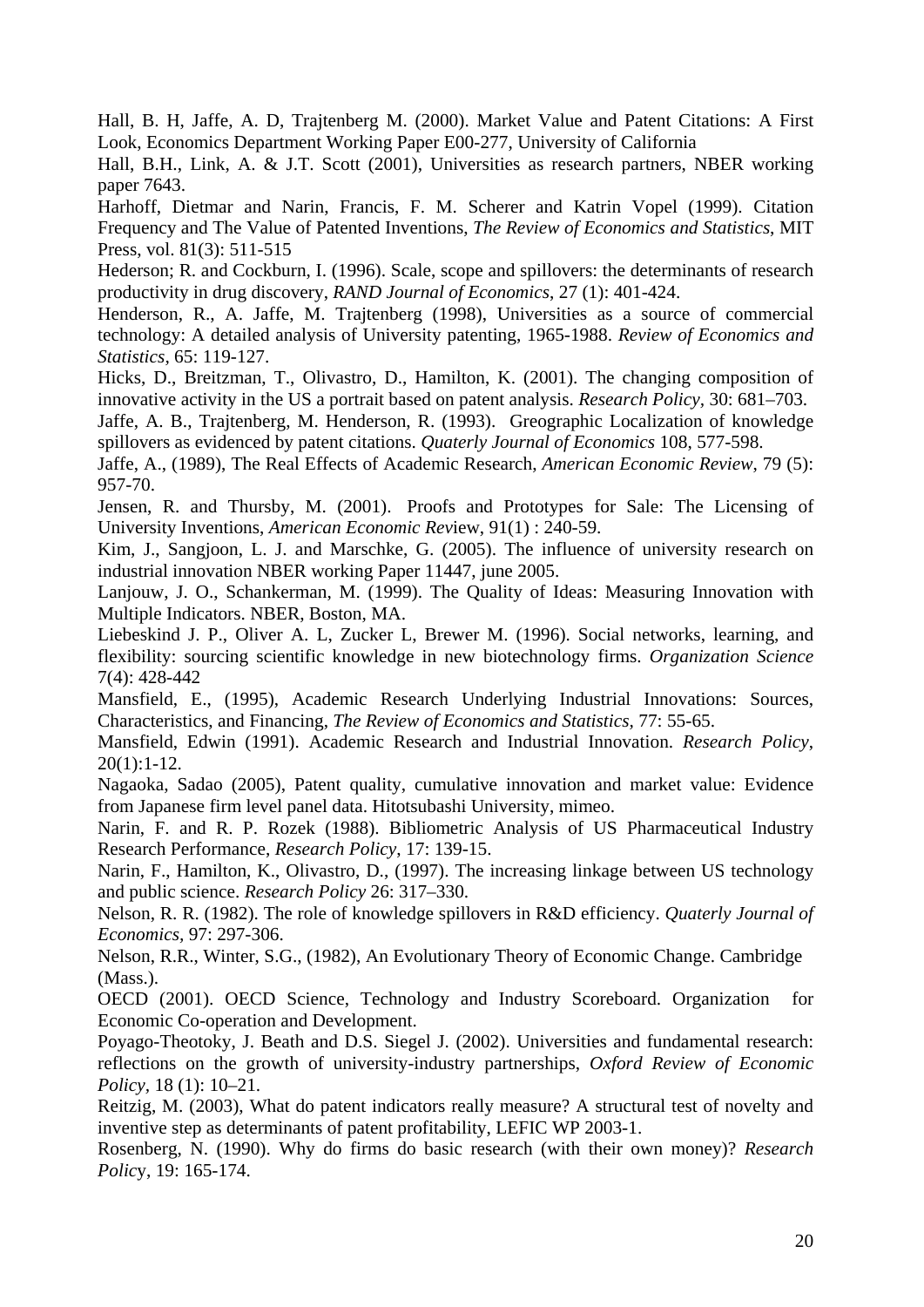Salter, A. and Martin; B. R. (2001). The economic benefits of publicly funded basic research: a critical review. *Research Policy,* 30: 509-532.

Stern, Scott (1999). Do Scientists Pay to Be Scientists?, NBER Working Papers 7410, National Bureau of Economic Research, Inc.

Thursby J. G. and M.C. Thursby, (2002) Who is selling the Ivory Tower? Sources of growth in university licensing. *Management Science,* 48: 90-104.

Trajtenberg, M. (1990), A penny for your quotes: patent citations and the value of innovation *RAND Journal of Economics,* 21 (1): 172-187.

Van Looy, Bart; Magerman, Tom; Debackere, Koenraad (2004). Developing technology in the vicinity of science: An examination of the relationship between science intensity and technological productivity within the field of biotechnology. KU Leuven, mimeo.

Veugelers, R. and Cassiman, B. (2005). R&D Cooperation between firms and universities: Some empirical evidence from Belgian manufacturing. Forthcoming International Journal of Industrial Organization.

Zucker, Lynne G and Darby, Michael R, (2001). [Capturing Technological Opportunity via](http://ideas.repec.org/a/kap/jtecht/v26y2001i1-2p37-58.html)  [Japan's Star Scientists: Evidence from Japanese Firms' Biotech Patents and Products,](http://ideas.repec.org/a/kap/jtecht/v26y2001i1-2p37-58.html) *[The](http://ideas.repec.org/s/kap/jtecht.html)  [Journal of Technology Transfer](http://ideas.repec.org/s/kap/jtecht.html)*, Springer, 26(1-2): 37-58.

Zucker, Lynne, Michael Darby, and Michael Brewer (1998), Intellectual Capital and the Birth of U.S. Biotechnology Enterprises, *American Economic Review*, 88: 290-306.

Zucker,. Lynne G.; Darby Michael R & Armstrong, Jeff S. (2002). Commercializing Knowledge: University Science, Knowledge Capture, and Firm Performance in Biotechnology, *Management Science*, 48(1), 2002.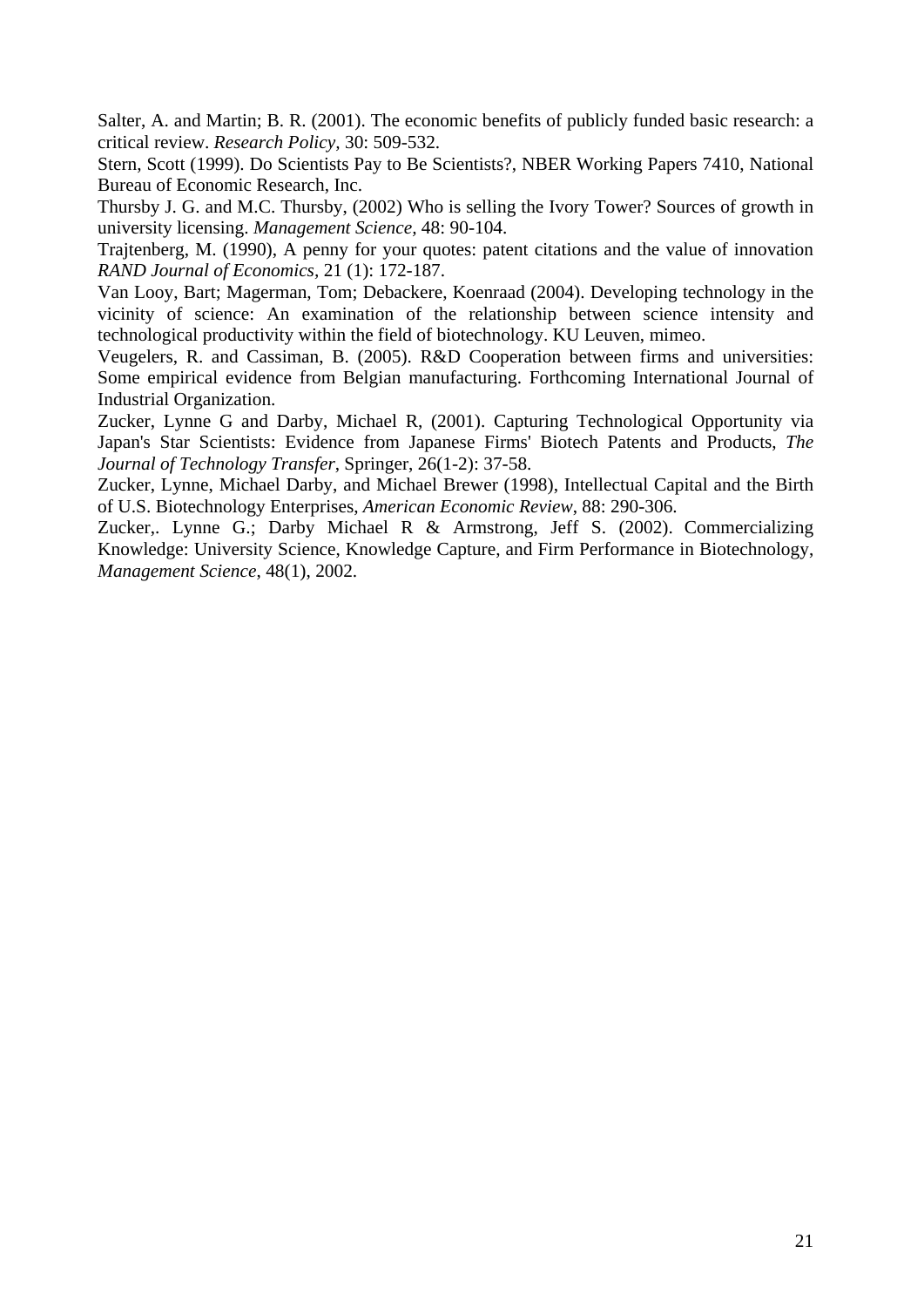# **Figure 1: Linkages to Science by Flemish Firms (CIS 3)**

| Cooperation with public institutions<br>60 (2 involved in scientific<br>publication) |                              | 40                                                                       | Use of public sources of<br>information<br>74 |  |
|--------------------------------------------------------------------------------------|------------------------------|--------------------------------------------------------------------------|-----------------------------------------------|--|
|                                                                                      | 5<br>(1 involved<br>science) |                                                                          | 5 (4 involved in                              |  |
|                                                                                      |                              | Firms with scientific NPR<br>7 (2 involved in scientific<br>publication) |                                               |  |

Firms without linkage to science 649 (1 involved in scientific publication)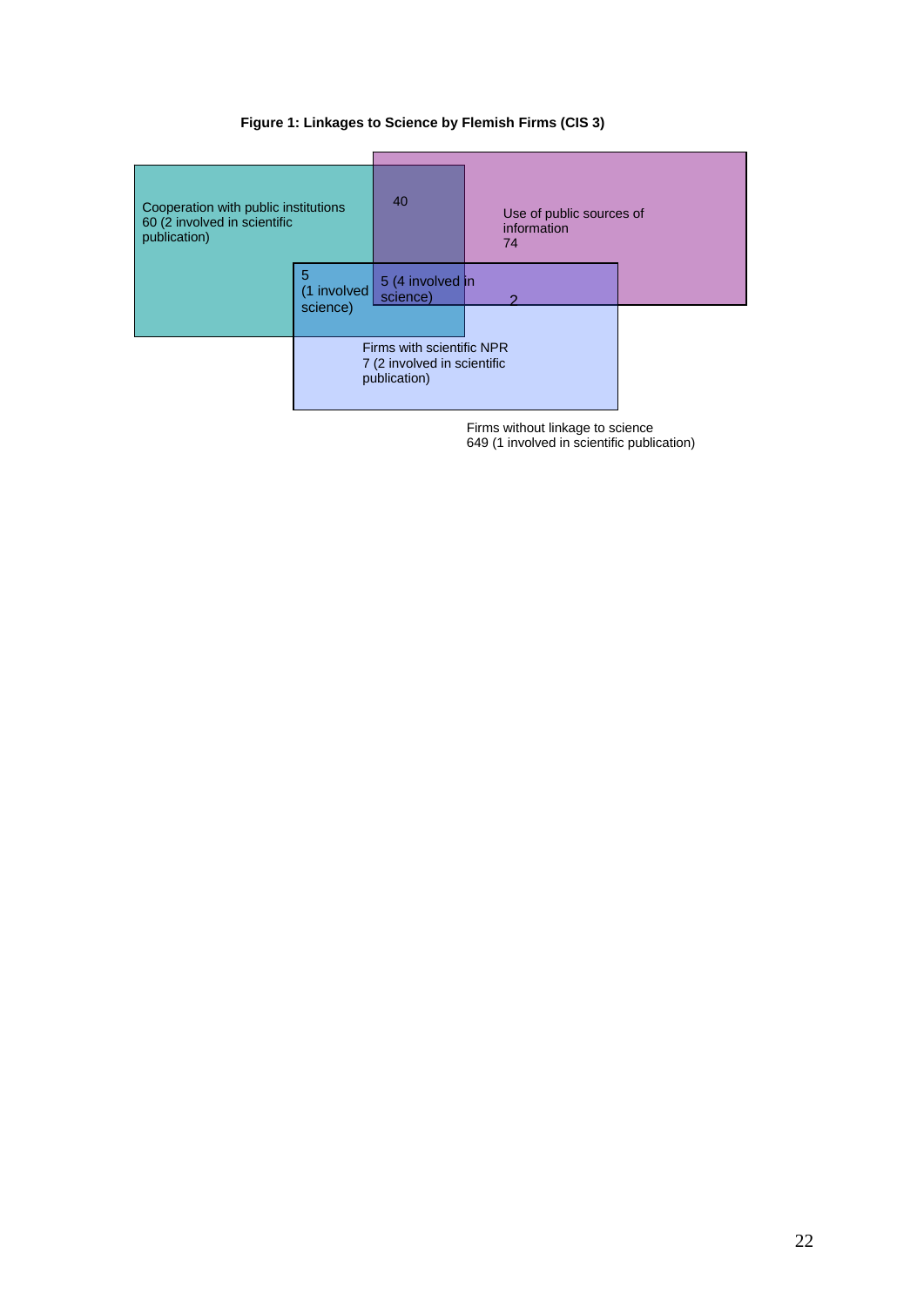| Industry                          | Number<br>of Firms | Firms<br>without<br>links<br>to<br>science | $\%$   | Cooperation<br>public<br>with<br>institutes=1 | %      | of<br>Use<br>public<br>informati<br>$on=1$ | $\frac{1}{2}$ | Cooperation<br>Use of<br>and<br>public<br>information | $\frac{0}{0}$ | Firms<br>patents | with $\frac{1}{2}$ | Scientific<br>References<br>in patents=1 | $\frac{0}{0}$ | with<br>Firms<br>publications | %     |
|-----------------------------------|--------------------|--------------------------------------------|--------|-----------------------------------------------|--------|--------------------------------------------|---------------|-------------------------------------------------------|---------------|------------------|--------------------|------------------------------------------|---------------|-------------------------------|-------|
| Food and tobbaco                  | 74                 | 59                                         | 79,73% | 9                                             | 12,16% | 8                                          | 10,81%        | 2                                                     | 2,70%         | 3                | 4,05%              | 0                                        | 0,00%         | 0                             | 0,00% |
| <b>Textiles</b>                   | 68                 | 55                                         | 80,88% | 9                                             | 13,24% | 8                                          | 11,76%        | 4                                                     | 5,88%         | 2                | 2,94%              | $\mathbf 0$                              | 0,00%         | 0                             | 0,00% |
| Wood, printing, publishing        | 82                 | 69                                         | 84,15% | 3                                             | 3,66%  | 9                                          | 10,98%        | 1                                                     | 1,22%         | 4                | 4,88%              |                                          | 1,22%         | 0                             | 0,00% |
| Chemicals, coke, petroleum        | 85                 | 54                                         | 63,53% | 14                                            | 16,47% | 16                                         | 18,82%        | $\overline{7}$                                        | 8,24%         | 10               | 11,76%             | 5                                        | 5,88%         | 3                             | 3,53% |
| Rubber and plastic                | 84                 | 63                                         | 75,00% | 13                                            | 15,48% | 14                                         | 16,67%        | $\overline{7}$                                        | 8,33%         | 10               | 11,90%             |                                          | 1,19%         |                               | 1,19% |
| Glass, ceramic                    | 39                 | 31                                         | 79,49% | 3                                             | 7,69%  | 4                                          | 10,26%        | 1                                                     | 2,56%         | 2                | 5,13%              |                                          | 2,56%         |                               | 2,56% |
| Metals, metallurgy                | 121                | 91                                         | 75,21% | 14                                            | 11,57% | 19                                         | 15,70%        | $\overline{7}$                                        | 5,79%         | 15               | 12,40%             | 3                                        | 2,48%         | 3                             | 2,48% |
| Machinery, equipment              | 114                | 85                                         | 74,56% | 14                                            | 12,28% | 16                                         | 14,04%        | 6                                                     | 5,26%         | 16               | 14,04%             | 4                                        | 3,51%         | 0                             | 0,00% |
| Electronics                       | 56                 | 33                                         | 58,93% | 14                                            | 25,00% | 11                                         | 19,64%        | $\overline{4}$                                        | 7,14%         | 9                | 16,07%             | $\overline{2}$                           | 3,57%         | 0                             | 0,00% |
| Medical and precision instruments | 18                 | 8                                          | 44,44% | 4                                             | 22,22% | 8                                          | 44,44%        | 4                                                     | 22,22%        | 4                | 22,22%             | $\overline{2}$                           | 11,11%        | $\mathbf 0$                   | 0,00% |
| Vehicles                          | 62                 | 48                                         | 77,42% | 10                                            | 16,13% | 5                                          | 8,06%         | $\mathbf{1}$                                          | 1,61%         | 3                | 4,84%              | $\mathbf 0$                              | 0,00%         | 0                             | 0,00% |
| Furniture                         | 39                 | 34                                         | 87,18% | 3                                             | 7,69%  | 3                                          | 7,69%         |                                                       | 2,56%         |                  | 2,56%              | $\mathbf 0$                              | 0,00%         | 0                             | 0,00% |
| <b>Total</b>                      | 842                | 630                                        | 74,82% | 110                                           | 13,06% | 121                                        | 14,37%        | 45                                                    | 5,34%         | 79               | 9,38%              | 19                                       | 2,26%         | 8                             | 0,95% |

#### **Table 1: Distribution of Firms across Industries and Type of linkage to Science**

Note: Only Cooperation with Public Institutes: firms that declare cooperating with universities and/or public research institutes (either national and international) as the only mean of accessing scientific knowledge. Only of Public sources: firms that consider public information sources as very importante for innovation (score=3). The sources of information are: from universities or other higher education institutes, government or private non profit research institutes and from professional conferences, meeting and journals.

#### **Table 2: Distribution of Firms across groups of Industries and Type of linkage to Science**

| <b>Industry Group</b>                                                                                                                                                                                                         | Number<br>of Firms | Firms<br>without<br>links to<br>science | %      | Cooperation<br>public<br>with<br>institutes=1 | %      | Use<br>of<br>public<br>informati<br>$on = 1$ | $\%$   | Cooperation<br>Use<br>and<br>public<br>information | . of<br>$\%$ | Firms<br>patents | with<br>% | Scientific<br>∎References<br>in patents=1 | %      | with<br>Firms<br>publications | %     |
|-------------------------------------------------------------------------------------------------------------------------------------------------------------------------------------------------------------------------------|--------------------|-----------------------------------------|--------|-----------------------------------------------|--------|----------------------------------------------|--------|----------------------------------------------------|--------------|------------------|-----------|-------------------------------------------|--------|-------------------------------|-------|
| Low R&D Intensive Industries                                                                                                                                                                                                  | 263                | 217                                     | 82,51% | 24                                            | 9,13%  | 28                                           | 10,65% | 8                                                  | 3,04%        | 10               | 3,80%     |                                           | 0,38%  |                               | 0,00% |
| Medium Low R&D Intensive Industr                                                                                                                                                                                              | 257                | 197                                     | 76,65% | 31                                            | 12,06% | 38                                           | 14,79% | 16                                                 | 6,23%        | 28               | 10,89%    |                                           | .95%   | Ð                             | 1,95% |
| Medium High R&D Intensive Industi                                                                                                                                                                                             | 271                | 194                                     | 71,59% | 42                                            | 15,50% | 38                                           | 14,02% | 13                                                 | 4,80%        | 31               | 11,44%    |                                           | 2,58%  | $\overline{2}$                | 0,74% |
| High R&D Intensive Industries                                                                                                                                                                                                 | 51                 | 22                                      | 43.14% | 13                                            | 25.49% | 17                                           | 33,33% | 8                                                  | 15,69%       | 10               | 19,61%    | 6                                         | 11.76% |                               | 1,96% |
| <b>Total</b><br>Note: We follow criteria hold by the OECD (OECD, 2002). High-technology industries include (ISIC. 3): Aerospace, Office & computing equipment; Drugs & medicines, Radio, TV & communication equipment. Medium | 842                | 630                                     | 74.82% | 110                                           | 13.06% | 121                                          | 14.37% | 45                                                 | 5.34%        | 79               | 45.74%    | 19                                        | 2.26%  |                               | 0,95% |

Technology groups the two classes : Medium-high-technology industries (Scientific instruments, Motor vehicles, Electrical machines excl. commun. equip., Chemicals excl. drugs, Other transport, and Non-electrical machinery) and Medium-low-technology industries (Rubber & plastic products, Shipbuilding & repairing, Other manufacturing, Non-ferrous metals, Nonmetallic mineral products, Metal products, Petroleum refineries & products, Ferrous metals). Low-technology industries are: Paper, products & printing; Textiles, apparel & leather; food, beverages & tobacco and wood.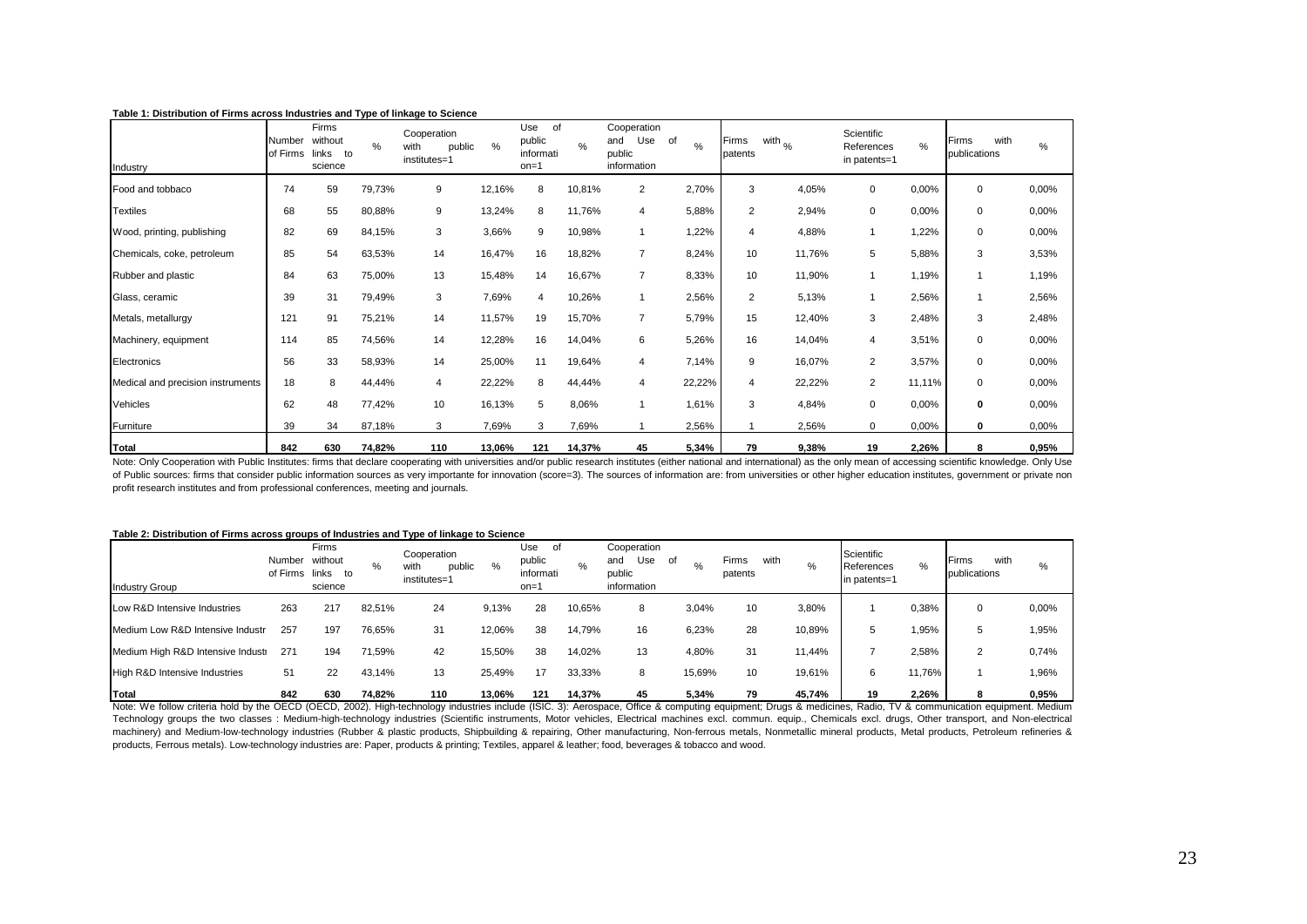### **Table 3: Linkages to Science and Firm Performance**

| Variable                                | linkage<br>No.<br>science | least<br>At<br>to<br>linkage<br>science | one Cooperation<br>public<br>to with<br>institutes | Use of public<br>information | Cooperation<br>Use<br>οf<br>information | and Scientific<br>public References<br>patents | with<br>Firms<br>publications |
|-----------------------------------------|---------------------------|-----------------------------------------|----------------------------------------------------|------------------------------|-----------------------------------------|------------------------------------------------|-------------------------------|
|                                         |                           |                                         |                                                    |                              | 5                                       | 6                                              |                               |
| R&D Intensity (per employee)            | 76.49672                  | 210.15***                               | 258.46***                                          | 191.804**                    | 290.29**                                | 540.31**                                       | 510.0542                      |
| Employees                               | 122.0722                  | 440.373***                              | 637.69***                                          | 259.84                       | 477.04**                                | 1739,37***                                     | 2309.125**                    |
| Turnover sales                          | 1117340,00                | 5649051***                              | 8279243***                                         | 3477041*                     | 7210230**                               | 22100000**                                     | $3.12e+07**$                  |
| Turnover due to Innovation              | .1002181                  | .2010638***                             | 0.1851818**                                        | $0.194***$                   | 0.15                                    | 0.2452632**                                    | .1125                         |
| Turnover due to new market introduction | .0295483                  | .0843085***                             | 0.0959091***                                       | 0.0703306**                  | $0.082*$                                | 0,1336842*                                     | .04125                        |
| <b>New Market Introductions</b>         | 0.38                      | 0.47                                    | 0.42                                               | 0,36                         | 0,44                                    | 0.63                                           | 0,57                          |

Note: The significance of the t-tests (Pr(T<t) on the comparison of means between the group and the rest of firms lacking such a link are noted by: \* at 10%, \*\* 5%, \*\*\* 1

#### **Table 4: Correlation matrix**

|                                        |                |           | $\mathbf{2}^{\prime}$ | 3         | 4         | 5         | 6         |           | 8         | 9         | 10     | 11        | 12     |
|----------------------------------------|----------------|-----------|-----------------------|-----------|-----------|-----------|-----------|-----------|-----------|-----------|--------|-----------|--------|
| At leat one link to science            |                | 1.0000    |                       |           |           |           |           |           |           |           |        |           |        |
| Cooperation with public institutes     | $\overline{2}$ | $0.7109*$ | 1.0000                |           |           |           |           |           |           |           |        |           |        |
| Use of public information              | 3              | $0.7512*$ | $0.2933*$             | 1.0000    |           |           |           |           |           |           |        |           |        |
| Coperation and use of public info.     | 4              | $0.4357*$ | $0.6130*$             | $0.5800*$ | 1.0000    |           |           |           |           |           |        |           |        |
| Scientific references in patents       | 5              | $0.2786*$ | $0.1784*$             | $0.0973*$ | $0.1417*$ | 1.0000    |           |           |           |           |        |           |        |
| Firms with publications                | 6              | $0.1631*$ | $0.1653*$             | $0.0891*$ | $0.1807*$ | $0.5286*$ | 1.0000    |           |           |           |        |           |        |
| R&D intensity (employee)               |                | 0.0696    | 0.0673                | 0.0410    | 0.0572    | $0.1520*$ | 0.0906    | 1.0000    |           |           |        |           |        |
| Employees                              | 8              | $0.2458*$ | $0.3190*$             | 0.0484    | $0.1250*$ | $0.4391*$ | $0.3638*$ | $0.0977*$ | 1.0000    |           |        |           |        |
| New Market Introduction                | 9              | $0.2228*$ | $0.1963*$             | $0.1527*$ | $0.1356*$ | $0.1564*$ | 0.0593    | 0.0714    | $0.1133*$ | 1.0000    |        |           |        |
| Turnover sales                         | 10             | $0.2303*$ | $0.2943*$             | 0.0675    | $0.1490*$ | $0.3746*$ | $0.3299*$ | $0.1295*$ | $0.7913*$ | $0.1080*$ | 1.0000 |           |        |
| Turnover due to Innovation             |                | $0.2001*$ | $0.1170*$             | $0.1424*$ | 0.0259    | $0.0898*$ | $-0.0029$ | 0.0532    | $0.1553*$ | $0.2769*$ | 0.0603 | 1.0000    |        |
| Turnover due to new market introductio | 12             | $0.1808*$ | $0.1712*$             | $0.0957*$ | $0.0793*$ | $0.1138*$ | $-0.0042$ | $0.1100*$ | 0.0584    | 0.5836*   | 0.0451 | $0.5004*$ | 1.0000 |

Note: \* signicant correlation at 5% and better.